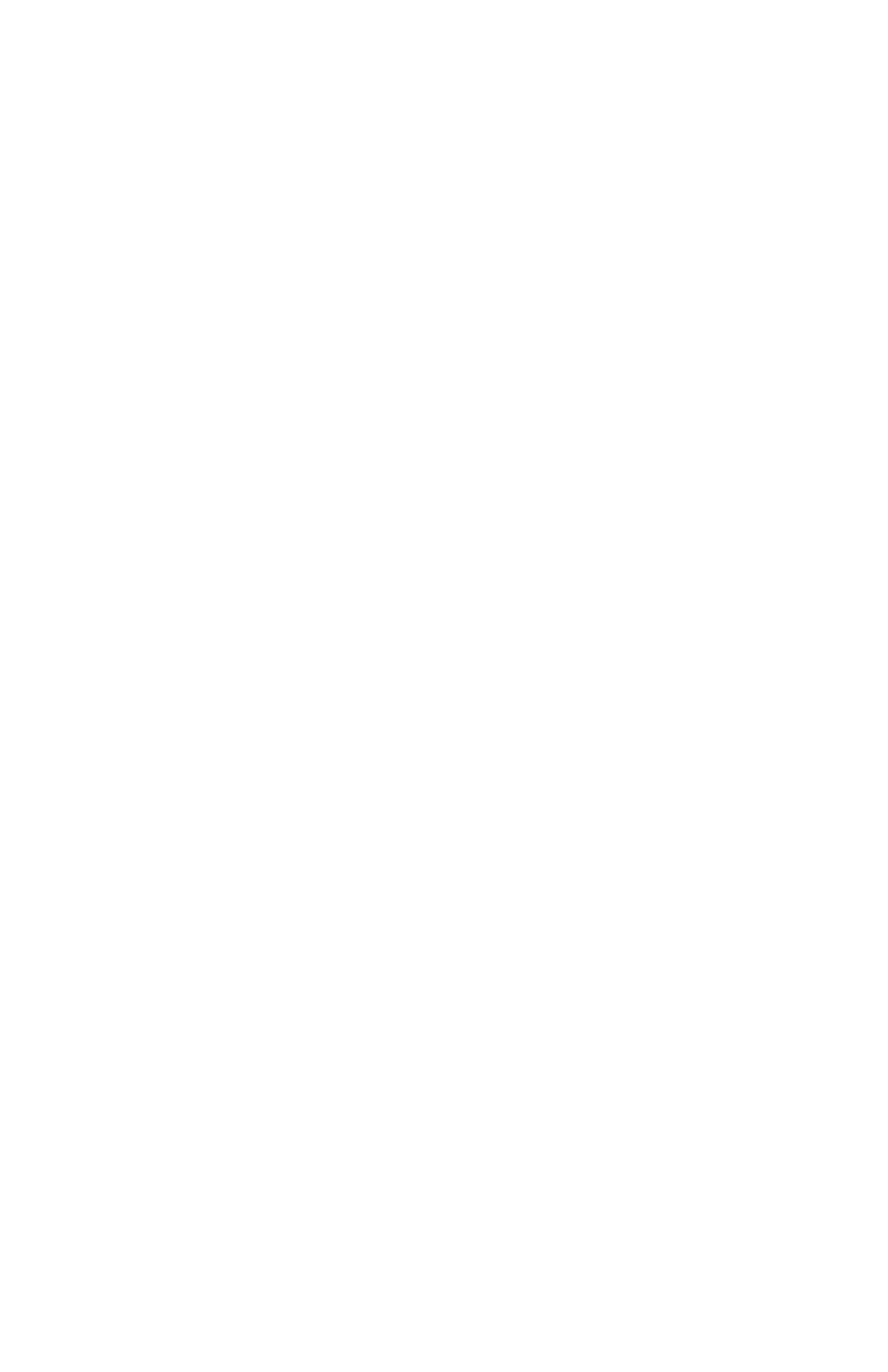## **Introduction:**

## **Jesus said:**

#### *Matthew 7:4*

*Or how wilt thou say to thy brother, Let me pull out the mote out of thine eye; and, behold, a beam is in thine own eye? 5) Thou hypocrite, first cast out the beam out of thine own eye; and then shalt thou see clearly to cast out the mote out of thy brother's eye.*

I am a man who has been on both sides of deliverance. I know I have gone through a lot of things during these deliverance's because the Lord wanted me to learn. It is my prayer that as you read these experiences you will be able to see a clearer picture of the enemy and his activities.

## *1 Corinthians 13:12*

*For now we see through a glass, darkly; but then face to face: now I know in part; but then shall I know even as also I am known.*

Some time ago this ministry received a very strong word from the Lord that said  $\mathbb{D}$  we would see clearly through the glass! This kind of excited me because I understood the leadership of the coming Bride will have to see clearly to walk in Brideship.

 The first article I'm placing in this section is about my experience with Satan. I want you to know that this experience happened many years ago and I didn't **see (understand) what really happened** until after this ministry received the "Word" that we would see clearly through the glass. This "Word" has come to pass and God has confirmed that it has in several areas. For example, my experience with the enemy of mankind (confirmed by a 'thing of the Spirit').

 On Sundays I had been sharing some of the things you will read about in my testimony concerning Satan. On the Monday following the third Sunday of the month the Holy Spirit revealed to me that the  $\mathbb{D}$  Glass had been broken. This broken glass had been about 5-6 inches thick!The scene had to do with where Satan strikes, so I knew the Lord was settling in me what I had taught and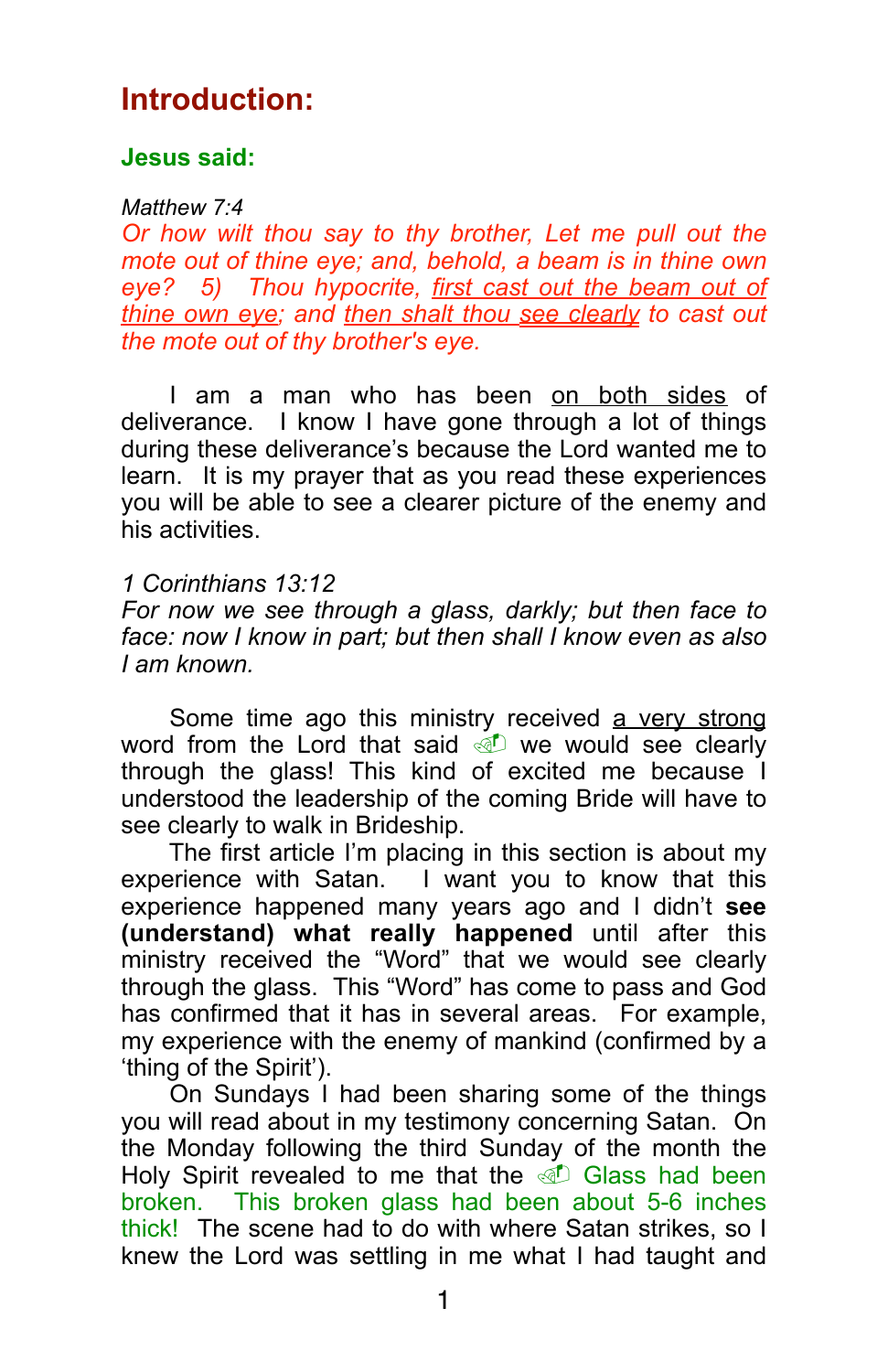shared about Satan's devices. I realized that we can not see any clearer through a window than **through one**  without a glass. I hope this writing will give you a clearer picture of the devil's activities. (The five inch thick glass reveals how dimly we have seen the picture.)

 In this section I will also be placing some articles about being delivered from the spirit of anger and the spirit of fear, along with my experience with the spirt of python. among others. A lot of this will come from a book I wrote in 1995 called "Evil Spirits . . . Yuck!" You can probably tell that I don't like sharing about spirits, or Satan, by the title of the book. Nevertheless, the truth is the truth!

**I** You get with your spirit and God and find out if what I'm saying is true! That's what the Lord showed me I was to say to people. From the experiences in this section, let the Holy Spirit build a picture for you concerning Satan and his army. **There is a battle for your mind!**

#### **The Enemy of Mankind and/or My Experience with the Devil, Himself**

 I have heard some pastors/people say that the devil is just a toothless lion making loud roars and that he is dumb. They probably have developed this notion because of the devil's misconceived idea that he could overthrow God! But, for the leaders of a church to say these things to an unlearned audience plants the wrong idea about Satan in their minds! These leaders are unknowingly being used by Satan! Neither Jesus, the disciples, nor the angels ever said these type of things about the devil. The Devil is the **"Master of Deception"** and a formidable enemy.

*Jude 1:9 Yet Michael the archangel, when contending with the devil he disputed about the body of Moses, durst not bring against him a railing accusation, but said, The Lord rebuke thee.*

 Michael, the **warring archangel,** treated the devil with respect! If you don't think the devil is a formidable enemy and has caused a formidable problem, then why did God have/need to send His own Son to defeat him and take care of that problem? **We must understand that the devil knew full well** what he was doing in the garden with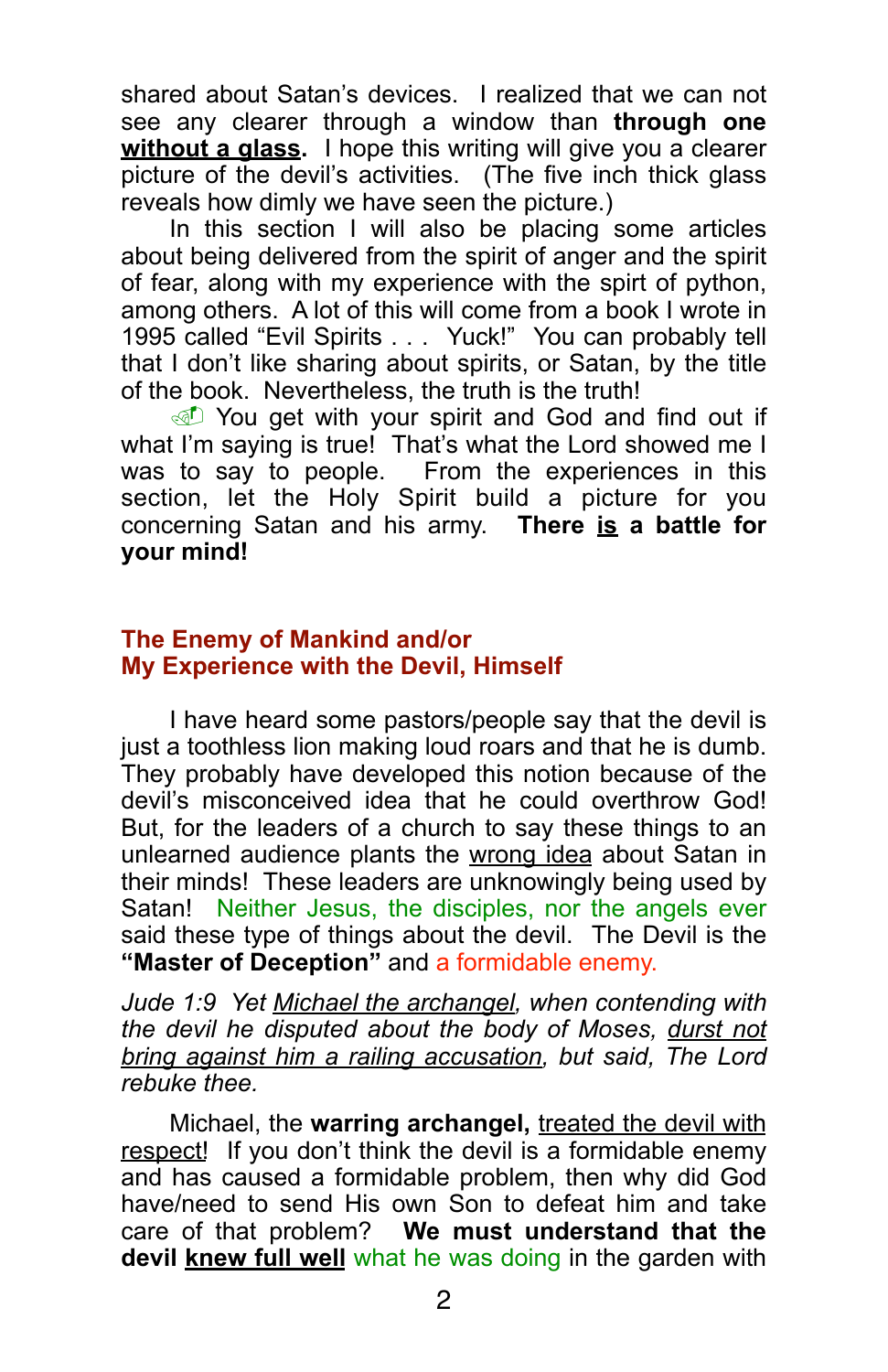Eve, and he knew full well what he was trying to do when he was tempting Jesus. Satan is the most intelligent creation of God. He knows and understands so much about God and His Word that he actually thought he could be as God and dethrone Him.

 If you think I am glorifying the devil too much, or raising the devil up too high, then let me share a truth! If you down play the devil and his powers, then you have down played the Lord, what He did, and the whole Bible. If you maintain that the devil is just a loud roar with no clout and not the **Master** of what he does, then you're saying the Lord didn't do much, that He didn't overcome much, that it really didn't matter! Our Lord overcame a formidable enemy! Everything that is despicable and against God (and us) in any way originated in the devil! Wake up Church, he is your enemy. Don't play like he isn't there!

 This article's purpose is not to teach the authority of the believer over the powers of darkness but to enlighten us concerning Satan's METHODS OF DECEPTION. **A clearer picture of Satan's personal abilities and activities** is what the Lord is after here. When the Lord revealed that I was to talk more about the devil,  $\circled{1}$  He showed me two sentences on the same line! The first sentence said something about Jesus and the next<br>sentence said something about Satan. God put both sentence said something about Satan. sentences on the same line for a purpose! I know from what I've learned that there is not enough taught about Satan in the churches. Satan loves the thought, "Don't talk about the devil, you are glorifying him, you are detracting from Jesus." I can tell you, if you don't talk about the devil, then you have detracted from Jesus! He is the reason Jesus had to come! The truth about the devil is in Jesus! Satan is still here and the only things Jesus took from him were **"the keys of death and hell!"** Jesus said He was the Truth, the Light, and the Way and He came to show us the way to live, through example. He showed us, by example, how to defeat the devil! **If you are called by God for a specific purpose, then I can tell you that you will not fulfill your purpose completely unless you learn how to recognize & deal with Satan.** There are many ministries who look to be doing great on the surface, but the devil is grinning from ear to ear. Believe me, some of them even do spiritual warfare!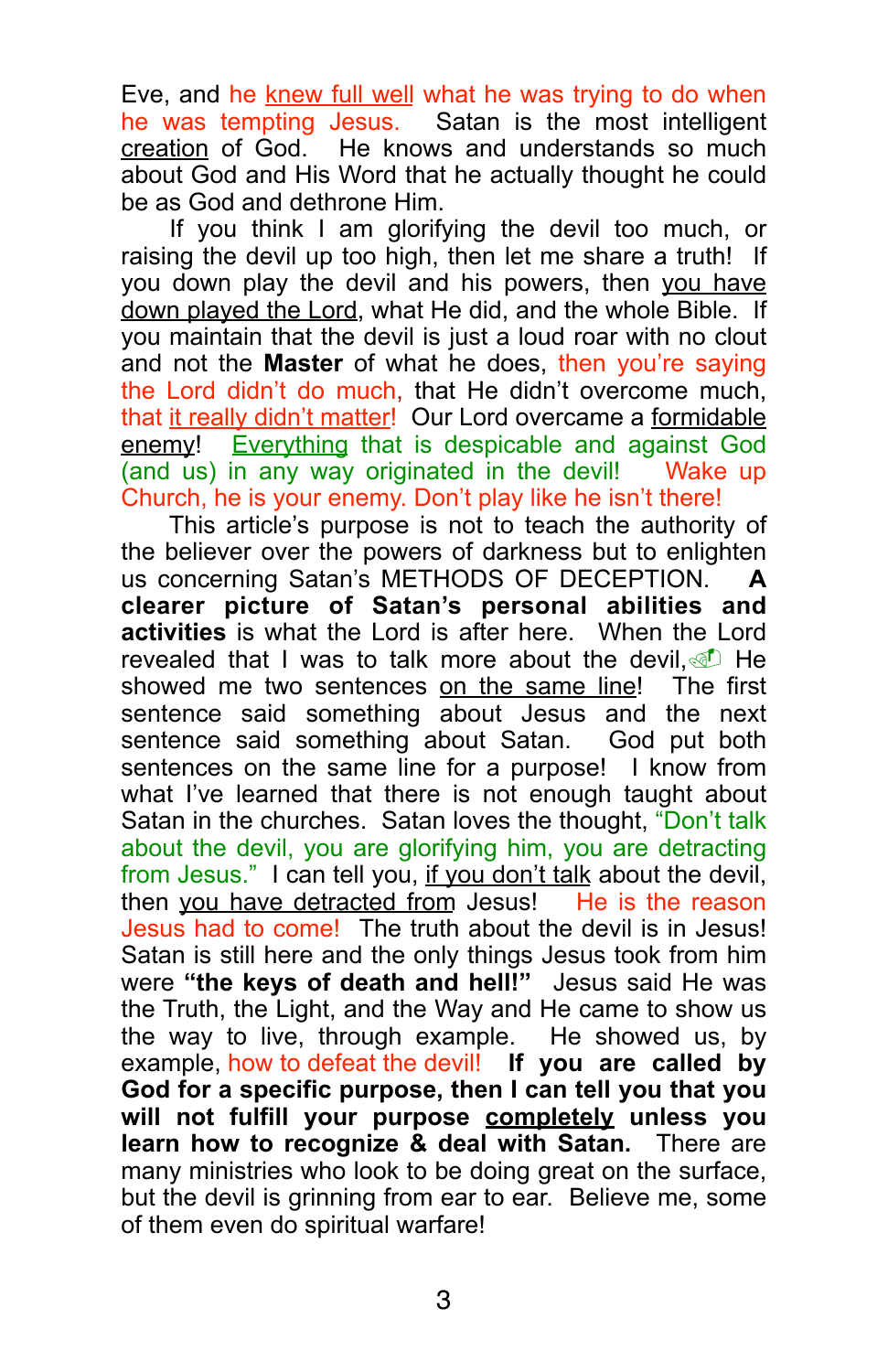Speaking of grinning, I encountered a man who said he saw the devil and laughed at him. **Then the devil laughed back!** I must tell you that this is not good and, knowing a little about what this man does in his ministry, I understand why the devil laughed back. In reality, the man should be seeking God as to why the devil is laughing at him!

 To move on, the Lord once told a member of this ministry,  $\mathcal{D}$  The unspoken truth is a lie." It took some time for me to understand that particular truth and it has driven me to go ahead with some writings that I probably wouldn't have done otherwise. One of the truths I haven't spoken much about is my experience with the devil, himself.

 In the 70's, I was a young man who went to church much the same as the average person goes to church. I had concluded that the devil was kind of like "Mother Nature," so to speak, that Jesus had defeated him and therefore he was not that great of a problem anymore. But I have learned - **You will never win a war if you don't know your enemy! If you are mistaken about his abilities, you won't win!** Jesus knew His enemy and his devices!

#### My encounter:

 I have mentioned in other articles the seven day experience God gave me in 1980. On the eighth day I surprisingly experienced this **"so called force"** that I had so flippantly concluded to be like Mother Nature. I was delivering feed to a feed lot in the evening, as I so often did in those days. I felt something evil and was trying to discern where it was coming from. I turned and 'felt' it move from a nearby grove of trees to within about thirty feet of me. It then took form before my eyes. The devil (in his spiritual form) was standing there next to the fence, looking up, clinch fisted, and speaking into heaven! He was talking to God directly, with all of His might and with all manner of cursing! His words were going up to heaven from earth! **He was in a rage towards God,** and evil was radiating from his being in all directions. I became very sick and weak all through my body just from being in his presence. Those words of cursing God were permeating my whole being. Those words were so powerful in my mind that I thought they were becoming my thoughts. I kept saying in my mind, "God, these are not my thoughts, I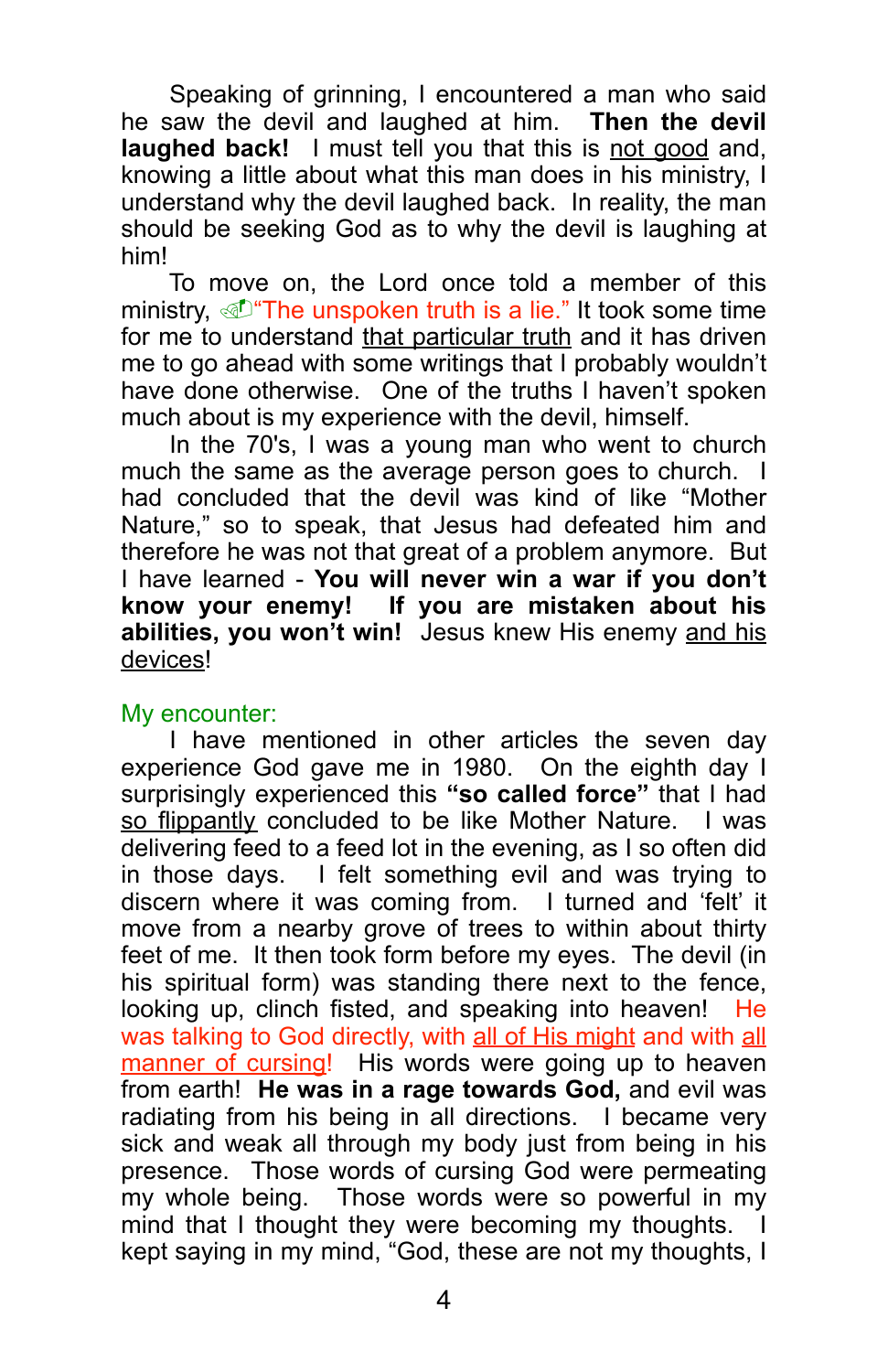have never spoken words like these!" I kept hanging on. I went into a half crouched position for protection. I didn't think I was going to live! I thought I was losing my mind! My chest knotted up and I could hardly breathe.

 Since becoming baptized in the Holy Spirit, I had been told the enemy didn't like being around praying in the Spirit. I tried that, but it was a joke (not to belittle a gift of the Spirit). I did everything I could think of that I had been taught by other Christians, including using the name of Jesus, all seemingly to no avail!

What happened then? To be honest, I don't know. I only knew I wanted out of there! I managed to climb into my truck and eventually made it home. I was shaken as I've never been shaken, with a headache, body ache, and in bewilderment of what had happened. I was so weak that when I moved, my body shook. I didn't know what to think! But there was one thing I came to understand right then! The devil is very powerful (especially with thoughts), a person, a personality with a mind, and is the original source of all evil, just like the Bible reveals. My heart cries out when I think of people in hell, not because of the fire, but because I know that gross evil force has consumed them and there is no way they can get away from it. That evil emitted by Satan is grossness of the highest and broadest level. There is no way to describe it in words. You don't want to go to hell because of the issuing evil, let alone the fire that is there.

 After years of the Lord's teaching, I have come to realize much more about what happened that day and why I had this particular experience. I had previously believed it was because he understood more than I did about what God had done with me in the previous week! God had laid some foundational truths in me. He had spoken about Himself through the Holy Spirit and had revealed end time events, etc. Did I understand all this? NO, but Satan did! He knows the Word, he knows it better than we do and he always comes (according to the parable of the sower) when God does something/anything with us! For years this had been my only idea of why he was cursing God, **but the Lord has given me a deeper understanding!**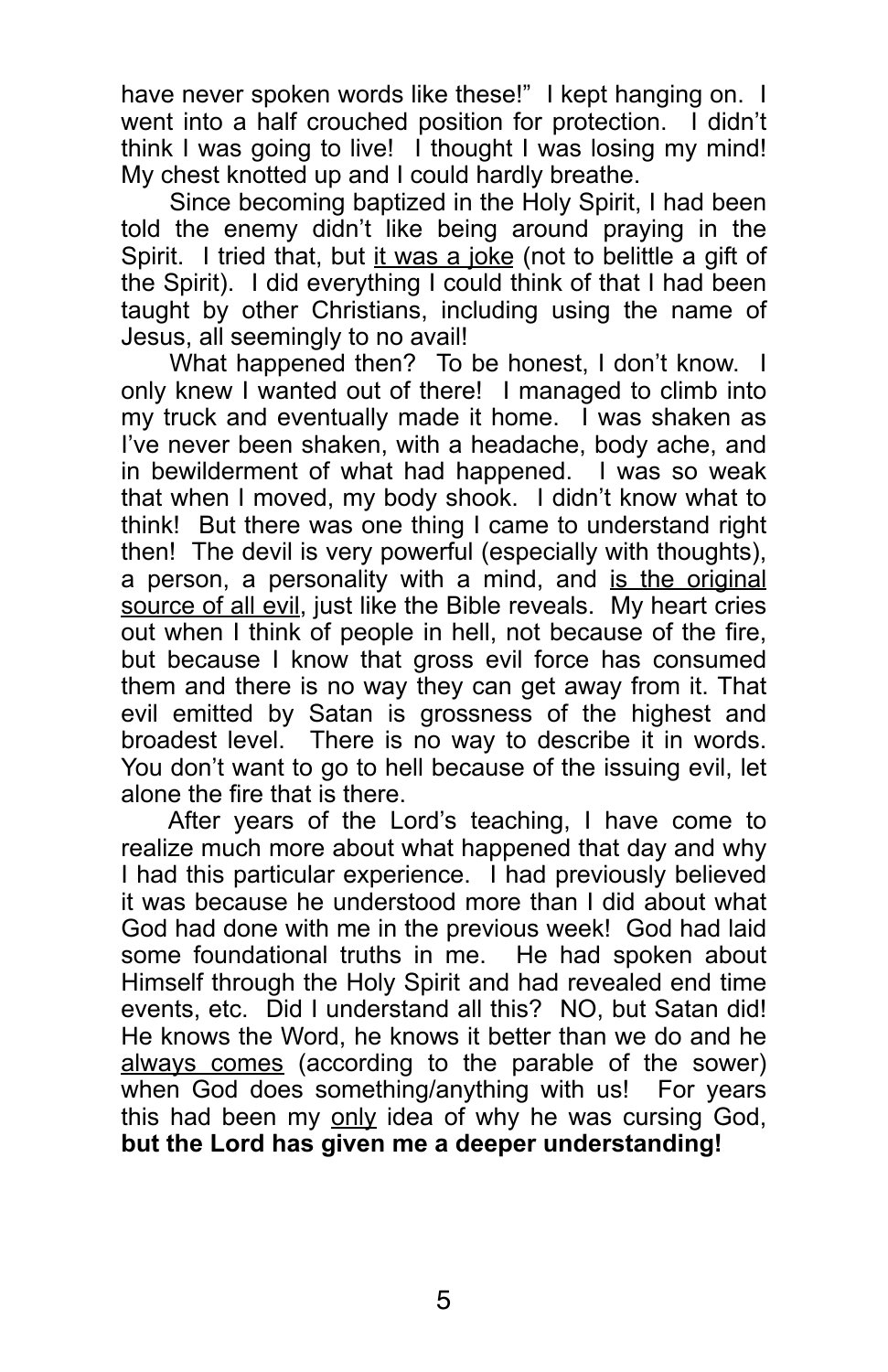## Why was he cursing God?

 Looking again at what happened, it is apparent that the devil was not raging at me. **His eyes and rage were not fixed on me, but on God.** He became upset because God exposed him to me. He had been incognito, and he knew God was starting to teach me about him!

 You see, Satan had been present during all of the previous week, countering ( just like he did with Eve) those things God was saying and revealing to me. The enemy was using thoughts he knew I would most likely accept. He was giving me thoughts of, "You're losing your mind. (Lying, deceiving) God doesn't do this any more, it's of the devil. (Deceiving, lying) Who do you think you are to think God would speak to you? (Haughty) These things are of the devil because confusion is of the devil. You better find someone who knows something about all this, etc.!" (Religious) I could go on and on here.

 Anyway, I was **unaware** that these thoughts were coming directly from the enemy of mankind. I was **unaware** that Satan was on the scene! I was **unaware** that we are in a battle for our own minds. Satan was cursing God because he had been exposed! He had come within about 30 feet of me and that was where he was doing his "thing." God had shown me the evil that was coming out of the grove. Satan was unaware that God was letting me feel that evil. **He was thinking he was not noticed, just like he had been unnoticed all week.** But when he was materialized in the spirit, he knew God was exposing his presence to me and he flew into a rage. He was **HOT** about being exposed.

 He didn't manifest himself so I could see him. He is the master deceiver and he never does this unless it's to his own advantage. He never normally wants to be exposed in any way, except to those who worship him. I was becoming sick from being in his raging presence, not his presence. **He was out of control of his own emotions** which, by the way, is a sign of a spiritual influence in humans, Christian or non Christian. A few days after this experience, God told me, !*"I have shown you all things."*

 I learned from this experience that Satan is a thought giver, but I didn't have any idea of the picture that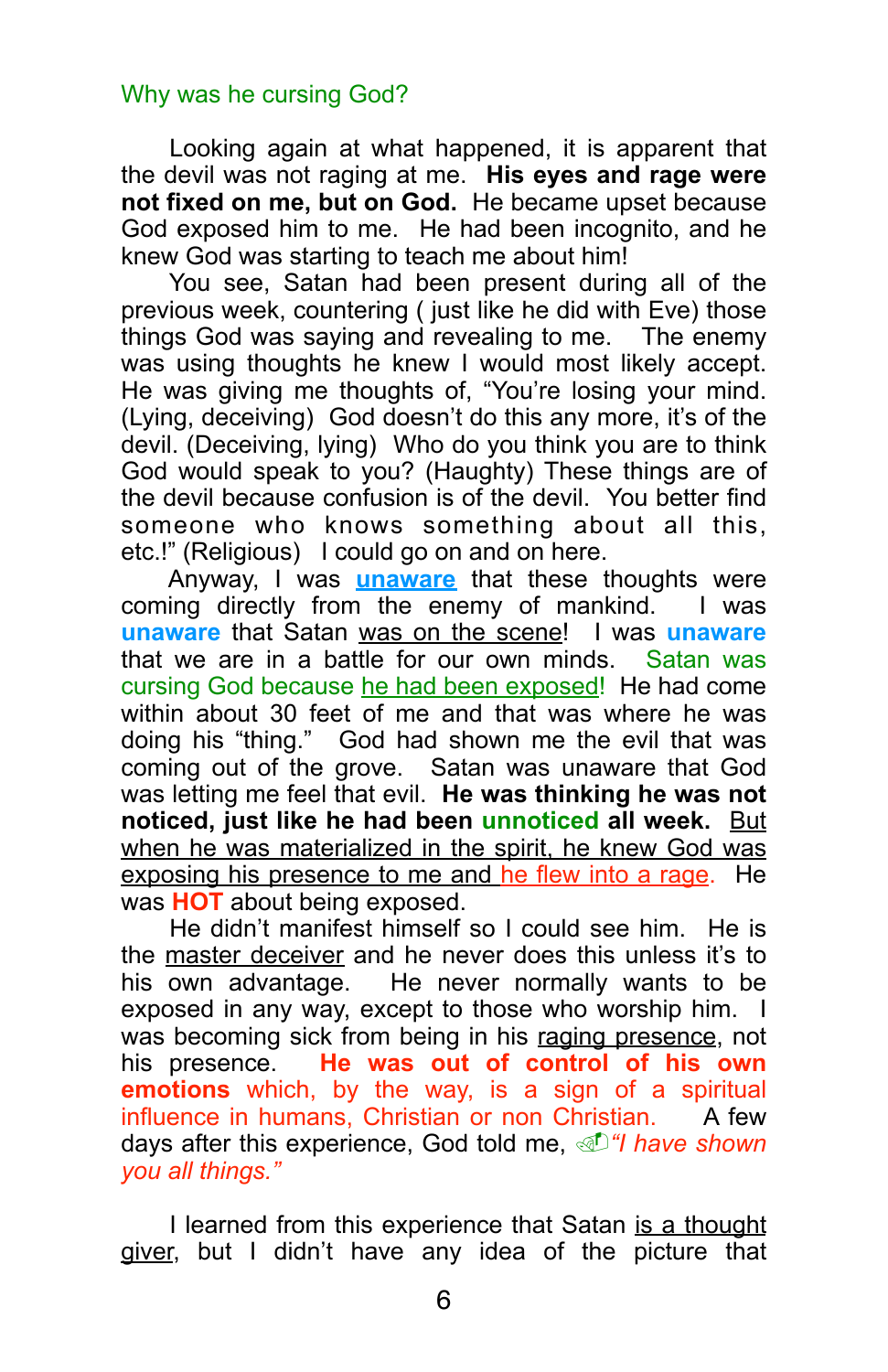surrounds that fact. So when God was dealing with me about thoughts again, He said,!*"Not all the thoughts in your mind are yours!"* This really upset me. I actually rebelled and said something like, "No way. All the thoughts in my brain are mine." Of course I was wrong.

## Satan's greatest deception**:**

 I've heard some people say they believe in Jesus but they don't believe in the devil. This is a great error because Jesus came to destroy the works of the Devil. These people are implying that Jesus isn't who He really is by saying that He didn't do what He said He came here to do. **They are unknowingly under the devil's greatest deception, the idea that he doesn't exist.** 

 Some Christians say if you don't mess with the devil, he won't mess with you. They don't understand the truths that are in the book of Job, that Satan goes to and fro in the earth seeking whom he may devour. He is not Mr. nice guy saying, "If you don't bother me, I won't bother you!"

## Satan's second greatest deception:

Some people do not think everyone can actually encounter Satan because he is not omnipresent, like the Holy Spirit. Let me give a little more insight as to the picture of the true situation with Satan. **I will start by saying that there is very little time and distance in the**  spirit realm! You may know this but do you understand it?

#### *II Peter 3:8*

*But, beloved, be not ignorant of this one thing, that one day is with the Lord as a thousand years, and a thousand years as one day.*

 Here Peter is saying, "Christians don't be ignorant of this:" What he is talking about must be pretty important for him to say those words! It is very important to understand all we can about the spirit realm, because Satan is the beguiler of the mind and your mind is subject to the spirit realm.

 To be honest with you, when I had the experience of going to heaven, I pushed it aside or back in my mind; the enemy was telling me **it didn't really happen.** He was using logical suggestions that appealed to my logical mind and my flesh. My carnal thinking was keeping me from accepting that this event actually happened because of **the**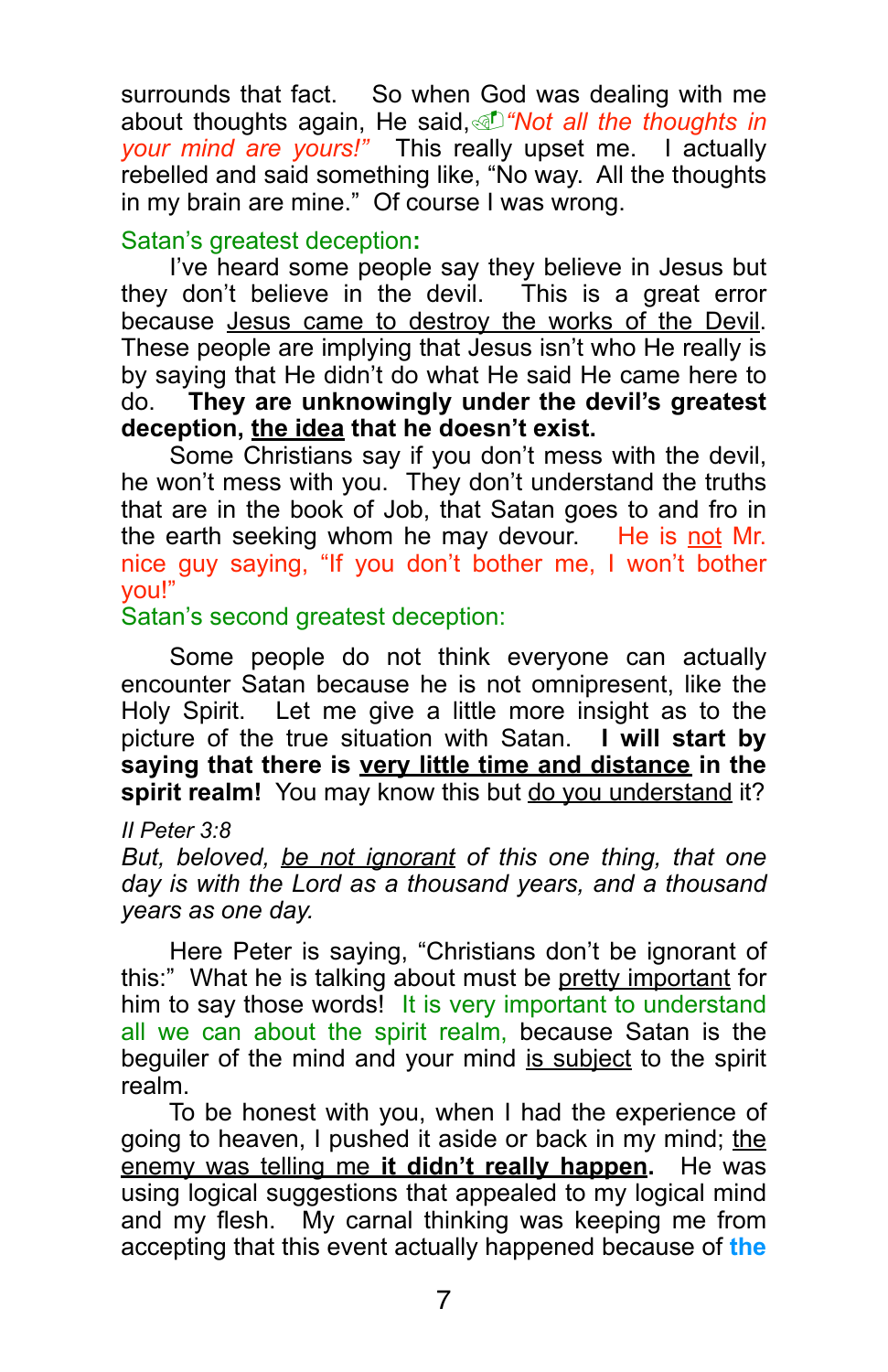**lack of understanding of the spiritual realm.** If we look at Jesus' explanation of the parable of the sower, in Matthew, we see that the enemy wins and makes "things" unfruitful, if we don't understand.

#### *Matthew 13:19*

*When any one heareth the word of the kingdom, and understandeth it not, then cometh the wicked one, and catcheth away that which was sown in his heart. This is he which received seed by the way side. . . .*

 *. . . 23 But he that received seed into the good ground is he that heareth the word, and understandeth it; which also beareth fruit, and bringeth forth, some an hundredfold, some sixty, some thirty.*

 The fact that I had been to heaven was not fruitful (as it should have been) because of my lack of understanding. So the Lord had to deal with me directly about it. He said very clearly,  $\mathbb{I}$  "I want you to tell them you have been to heaven." I was still resistant, so the Lord reminded me of what happened at the end of that experience. He had said to me, *C* "**Go back and tell them.**" I could not deny what He had said, so I started to talk about being in heaven. I was doing it out of obedience; not out of my understanding!

 Now you may be wondering why I went through all this in my mind. You see, **I had the experience while I was driving a vehicle.** I had already experienced open visions, closed visions, night visions, and dreams. I had experienced the devil, and later I had even had an open vision of the power of the will of man while I was driving. **I thought I had experienced a vision when I was taken to heaven,** so I was having trouble accepting **that I was actually there.** The enemy had an open door to my mind because of my lack of understanding (like the parable of the sower reveals). He was rendering the experience practically unfruitful to me and others

by using thoughts that I would most likely accept, negative to the experience.

 The Lord has since given me the understanding of how it happened! When we have the full understanding of things, it places us on solid ground so the enemy has no openings. I talk freely about it now because I understand how it happened. God wants you to understand 'spiritual things,' so the enemy can't toss you to and fro like he did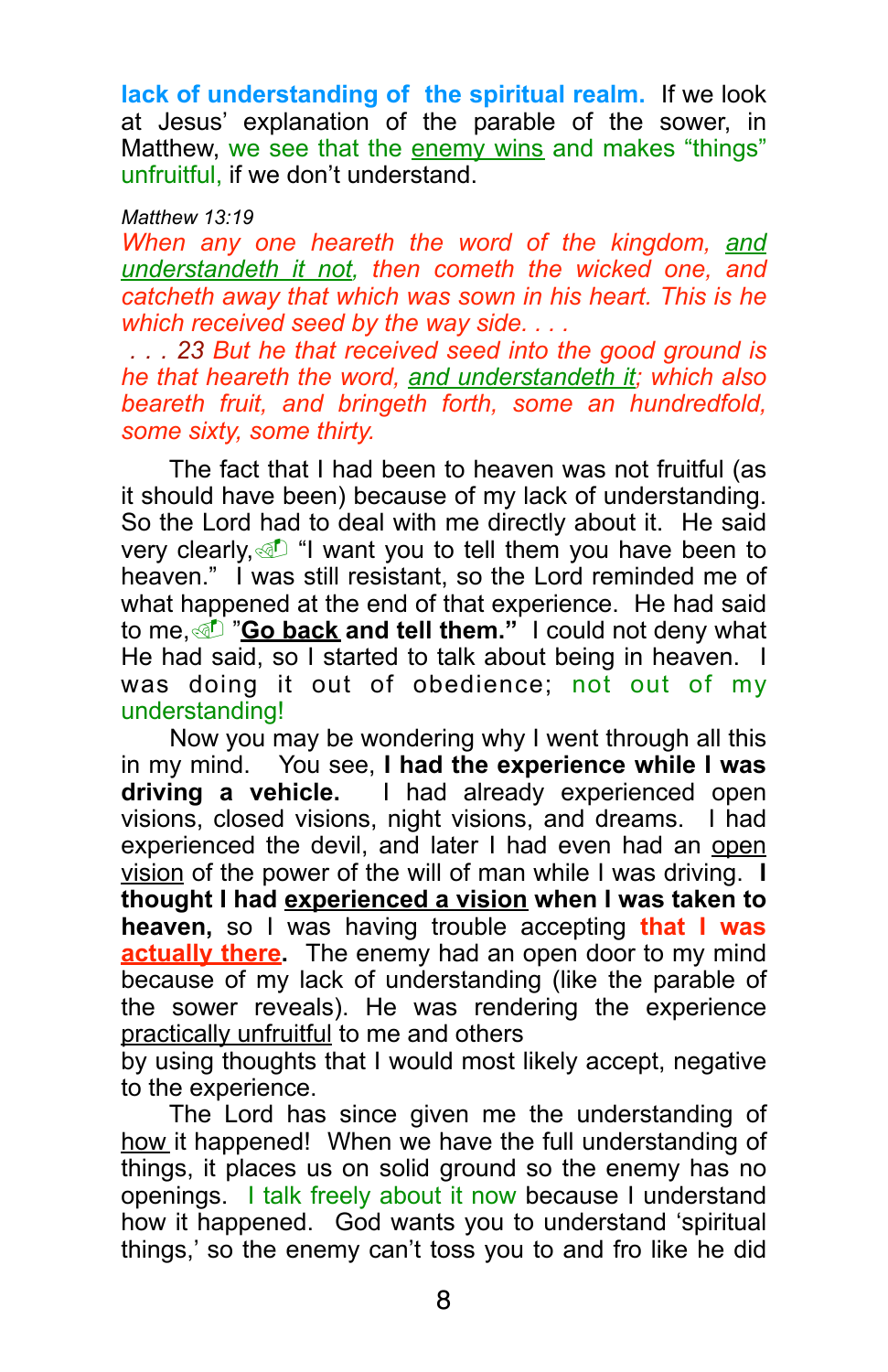me. So, how could this happen while I was driving a vehicle?

*II Peter 3:8* 

*But, beloved, be not ignorant of this one thing, that one day is with the Lord as a thousand years, and a thousand years as one day.*

## Presenting a picture:

 Using the equation 24 hours in heaven = 1000 years on earth, we see that my three day experience in heaven took **.7 of one second** of our time. So we can see that I was only gone **.7 of one second** while driving my vehicle. We must understand that I also traveled across the universe to heaven and back in this **.7 of one second.**

 I also came to understand what happened to a friend of mine while he was working at a meat packing company. He was wielding a razor sharp knife on a meat cutting line. Speed with the knife is how you kept up! He was taken to heaven, to stand before the throne of God. There God answered a question this man had about a situation. It had always intrigued us as to why he didn't get hurt using the knife, knowing that he had been taken to heaven. don't believe he was there an hour but if he had been, he was only gone from here **.009722 of one second!** This explains why nothing happened to him wielding the knife, while he was gone.

 I have presented this to you so you can understand there is **little time and distance in the spirit realm.** This man and I had traveled a great distance across the universe to where the Bible says Heaven is, had our experiences, and returned **in less than a second** of our time! This paints a picture of how it is possible for Jesus to say so much can happen "in the twinkling of an eye." It brings to light the reality of what He said about Satan **'coming immediately,'** in His explanation of the parable of the sower in the book of Mark.

#### *Mark 4:15*

*And these are they by the way side, where the word is sown; but when they have heard, Satan cometh immediately, and taketh away the word that was sown in their hearts.*

When we hear God's Word in any way, Jesus says Satan comes immediately. Jesus was making a statement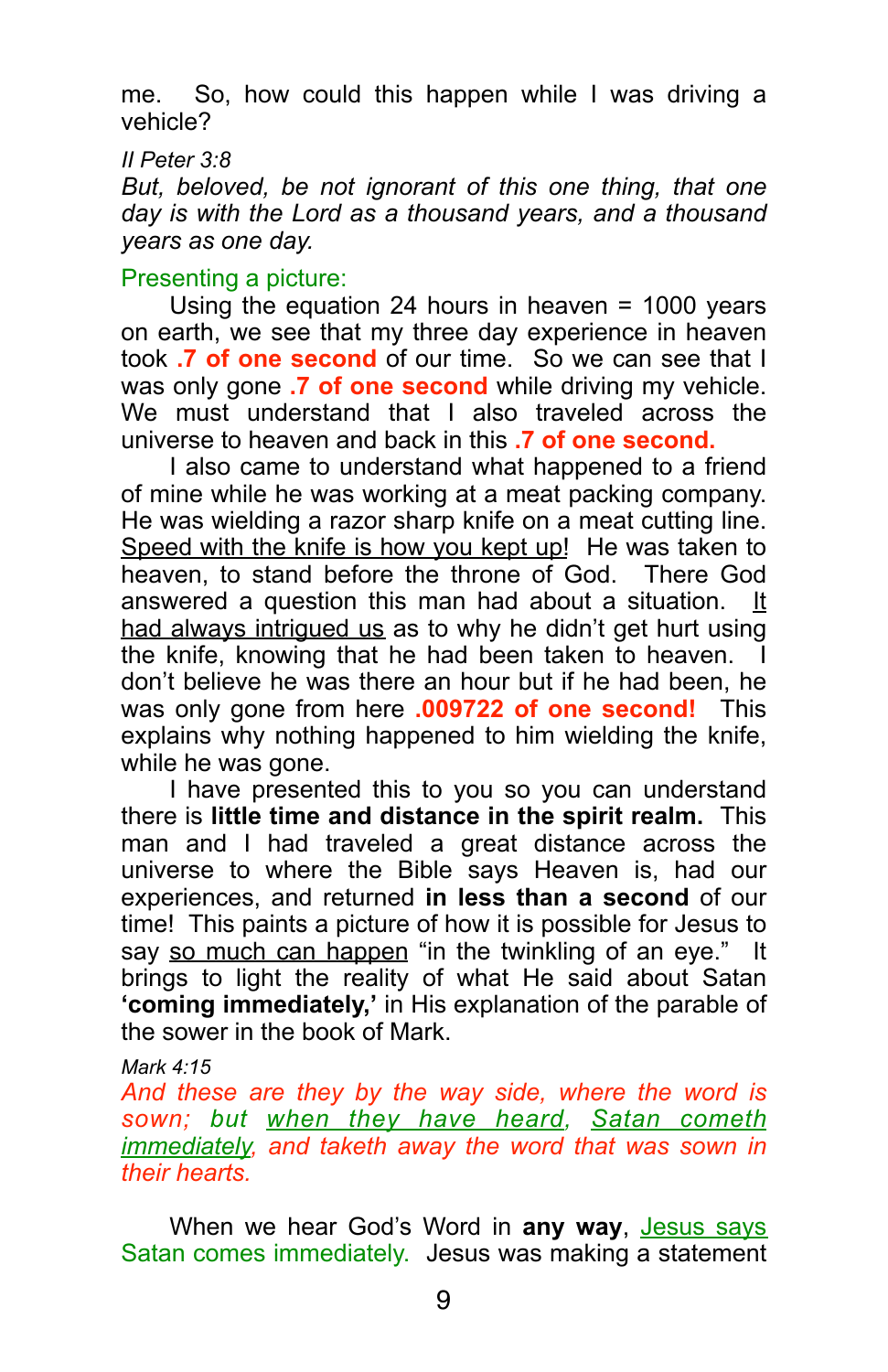here. God made a statement here! The Lord says **Satan comes immediately. He always comes!** THIS IS A TRUTH that goes for everyone who hears any kind of a Word from God! It is possible for Satan to visit every human on the face of this earth, in fulfillment of what Jesus said here because time and distance are practically nonexistent in the spirit realm.

Using the population of the world at the end of 1998, Satan can spend **1.343 minutes** with every person on the earth **every 24 hours !** And just how much can Satan do in a minute, being incognito? Think about this? And then subtract those he knows he doesn't have to visit very often and look at the time it would allow toward those few who may be a threat to his cause! Know this, Satan is no dummy. He knows those people who are chosen by God for a particular purpose. He spends a lot of time with them and their minds, **unknown to them.** 

 Jesus revealed that the enemy comes in while men sleep. He said this right after what He said about the parable of the sower.

*Matthew 13:25* 

*But while men slept, his enemy came and sowed tares among the wheat, and went his way.*

The wheat is the seed of the word, and the enemy plants weed seeds right along with the good seed, **'immediately' and moves on to the next victim!** He comes in 'unawares.'He did it with Eve! He did it with Judas!

*John 13:26* 

*Jesus answered, He it is, to whom I shall give a sop, when I have dipped it. And when he had dipped the sop, he gave it to Judas Iscariot, the son of Simon. 27 And after the sop Satan entered into him. Then said Jesus unto him, That thou doest, do quickly.*

Satan did it with Peter!

#### *Matthew 16:21*

*From that time forth began Jesus to show unto his disciples, how that he must go unto Jerusalem, and suffer many things of the elders and chief priests and scribes, and be killed, and be raised again the third day. 22 Then Peter took him, and began to rebuke him, saying, Be it far from thee, Lord: this shall not be unto thee. 23 But he*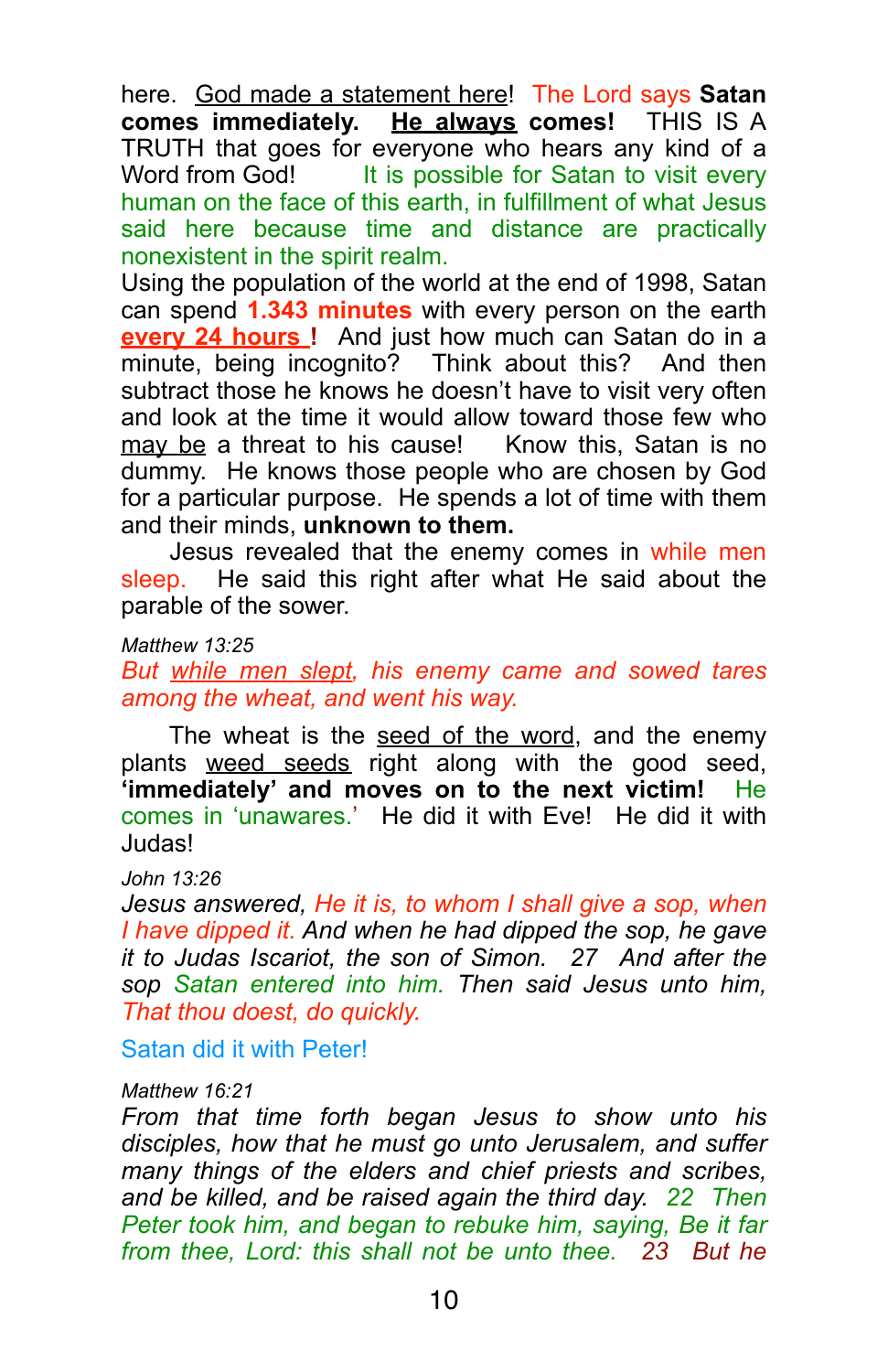*turned, and said unto Peter, Get thee behind me, Satan: thou art an offence unto me: for thou savourest not the things that be of God, but those that be of men.* 

The enemy of mankind has done it with me over and over, and he has done it to you!

## Satan beguiles us in our minds!

 The Bible says Eve was beguiled in her mind. Looking at synonyms for beguiled we see a broader picture of what Satan can do to our minds by giving us the right thoughts, at the right time, in the right circumstances.

**Deceive -** Satan loves to give interpretations - He did with Eve!

**delude -** To tone down what God meant = Oh, it'll be all right - He didn't really mean that, He meant this.

**hoax -** What Satan presented to Eve was a hoax, unknown to her.

**trick -** He was able to trick Eve because she didn't really understand what God meant and that Satan would come! (Parable of the sower)

**captivate -** He captivated her thoughts - first by getting her attention.

## **charm**

**distract**

**divert -** He diverted her thinking!

**allure -** He allured her with the attractiveness of the fruit.

**attract -** He got her attention.

**entice -** He tried to entice Jesus by offering Him the kingdoms of the world!He enticed Eve with the promise of knowledge!

**seduce -** He had seduced Eve's mind when she gave in to what he said.

**tempt -** He successfully tempted Eve, but not Jesus, because Jesus knew God's thought behind His word. Jesus also knew Satan was real. Eve was unaware of the enemy.

**bait -** Satan baited Eve's mind!

## **tantalize**

**fascinate -** I'm sure Eve was fascinated with the thought of being like God!

**bewitch -** hypnotize - mesmerize - spell bind - immerse curs - enchant - possess - captivate - occupy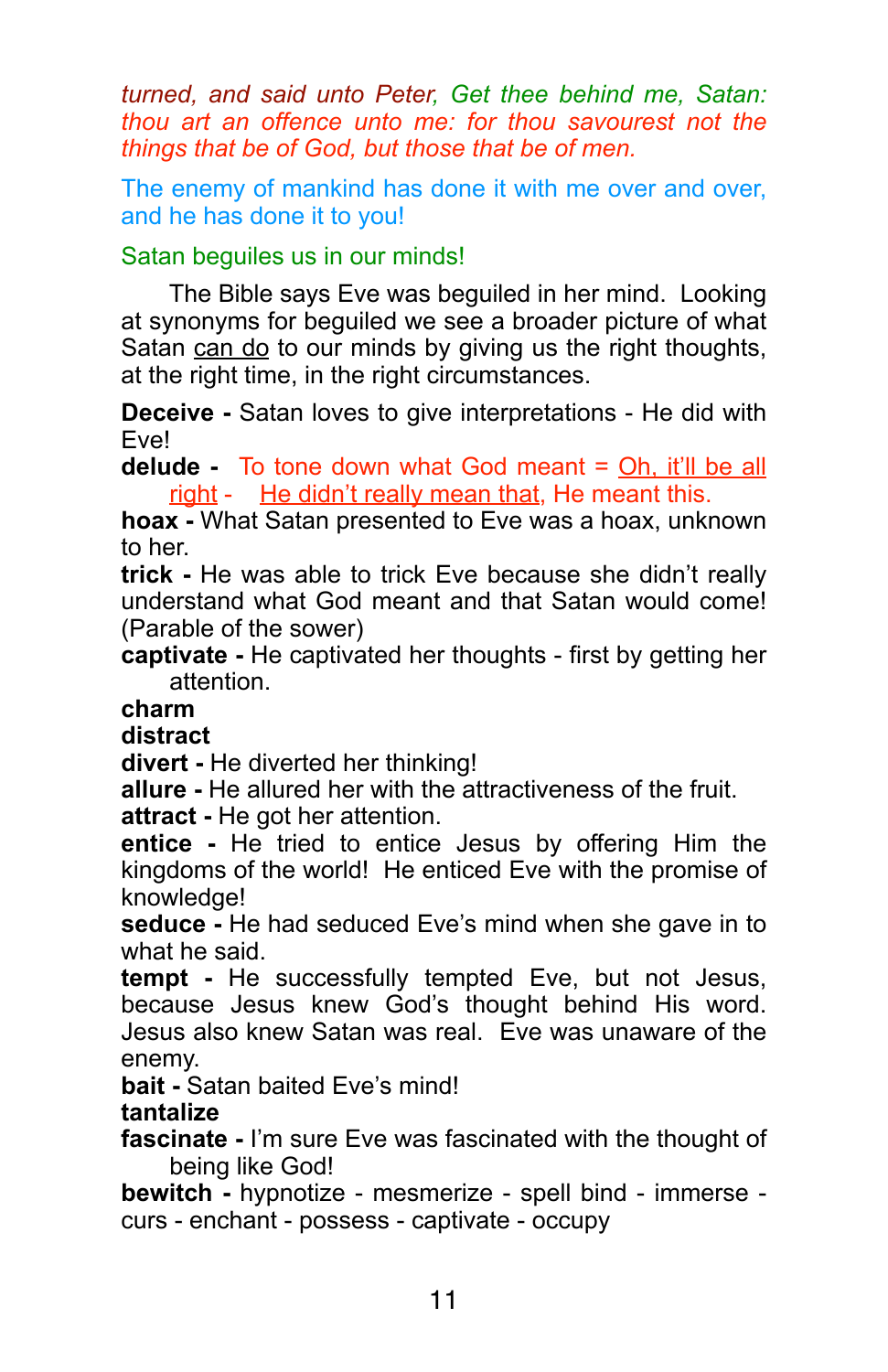Can Satan **bewitch or occupy** the minds of Christians, unknown to them? The answer to that is a resounding, "YES," just by looking at what Jesus said to Peter, "Satan, get thee behind me."

 Jesus knew where Peter's thoughts had originated. Jesus had just revealed 'the plan of God' to Peter (Peter had 'heard the word', like in the parable of the sower) but because of the lack of understanding, the cares of this world, and the type of love we as humans understand, Satan used Peter and came at Jesus' purpose. **Satan and all evil spirits come against what God is doing as a top priority.** Everything else they come against is secondary!

Satan uses what he already has in you to come against the truth, or what God wants to use you for - your true purpose. (You will see this picture more and more clearly as you read future articles about spirits.) Satan couldn't use or get control of Jesus because he had nothing in Jesus!

#### *John 14:30*

 *Hereafter I will not talk much with you: for the prince of this world cometh, and hath nothing in me.*

Satan used what he already had in Judas. Here is where Satan put the thought into Judas to betray Jesus.

#### *John 13:1*

*Now before the feast of the passover, when Jesus knew that his hour was come that he should depart out of this world unto the Father, having loved his own which were in the world, he loved them unto the end. 2 And supper being ended, the devil having now put into the heart of Judas Iscariot, Simon's son, to betray him;*

 Satan's opening into Judas' mind was the fact that Judas was already a thief. Wealth (lust of money) is a care of this world! Judas didn't receive the idea to betray Jesus just to betray Him! He received the idea to betray Jesus because of what was already in him, he wanted money, power, prominence (desires already in him)! Lust was the opening to those particular betrayal thoughts. Judas had been stealing from the bag of money all the time, but now the devil had planted a new idea (seed) in his head/heart. Because Judas accepted the thought, Satan was able to come in and **actually bewitch** (hypnotize - mesmerize -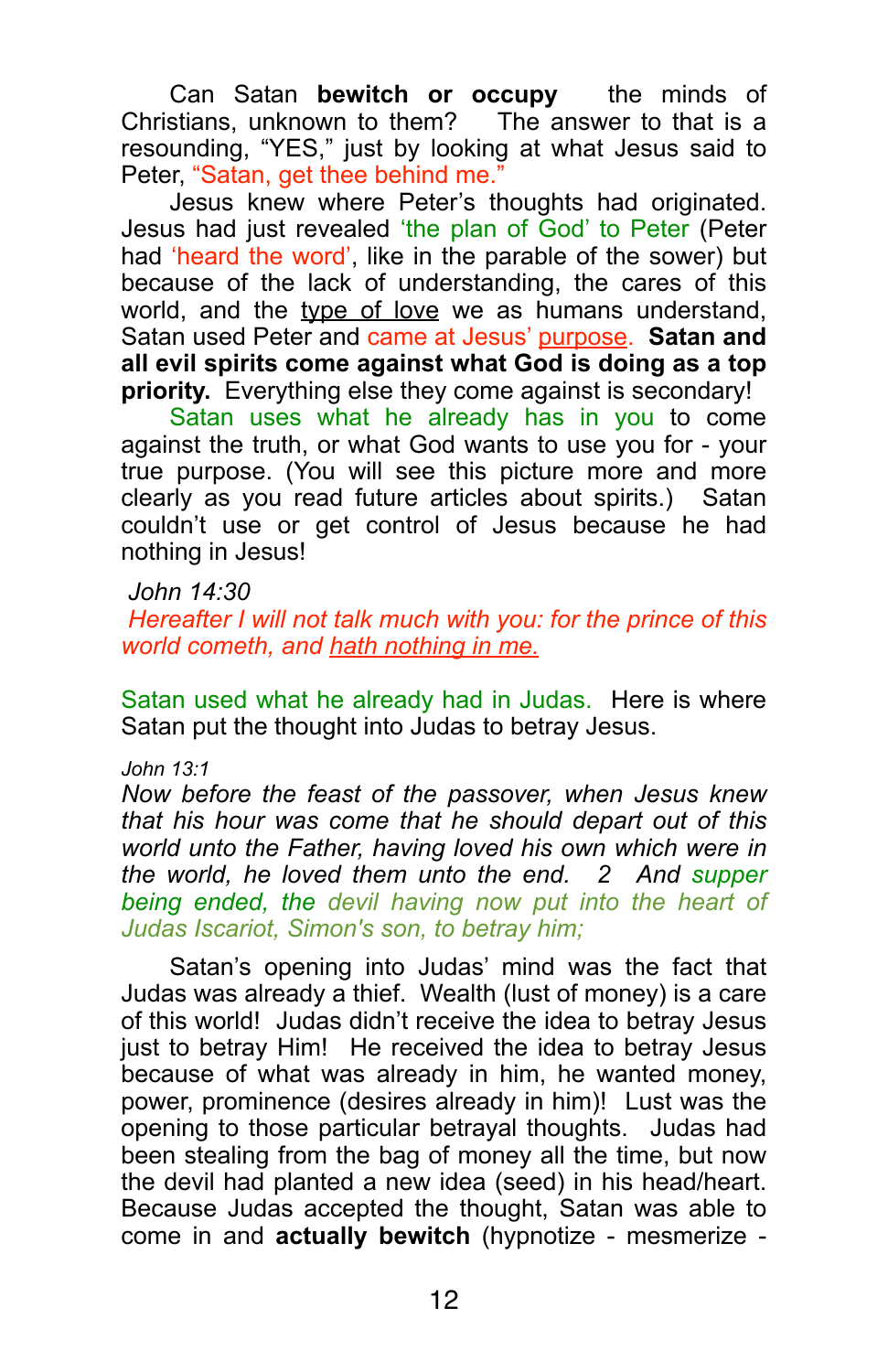spell bind - immerse - curse - enchant - possess - captivate - occupy) **his mind!**

#### *John 13:26*

*Jesus answered, He it is, to whom I shall give a sop, when I have dipped it. And when he had dipped the sop, he gave it to Judas Iscariot, the son of Simon. 27 And after the sop Satan entered into him. Then said Jesus unto him, That thou doest, do quickly.*

At that point Satan came into control, in fulfillment of this scripture's picture:

#### *Proverbs 5:22*

*His own iniquities shall take the wicked himself, and he shall be holden with the cords of his sins. 23 He shall die without instruction; and in the greatness of his folly he shall go astray.*

 Judas' own iniquities (lawlessness, sins) already performed (already in him), allowed the enemy to come in legally, take control and keep him prisoner! When God speaks about Satan, He says:

#### *Isaiah 14:17*

*17 That made the world as a wilderness, and destroyed the cities thereof; that opened not the house of his prisoners?*

 Satan had control of Judas' mind/actions when it came to stealing and he could make him do it over and over! It's like having a spirit of anger. It rises up when it wants to and the person has no control over it.

 Here is what happened after Satan had moved on and Judas gained control of his thoughts!

#### *Matthew 27:3*

*Then Judas, which had betrayed him, when he saw that he was condemned, repented himself, and brought again the thirty pieces of silver to the chief priests and elders, 4) Saying, I have sinned in that I have betrayed the innocent blood. And they said, What is that to us? see thou to that. 5) And he cast down the pieces of silver in the temple, and departed, and went and hanged himself.*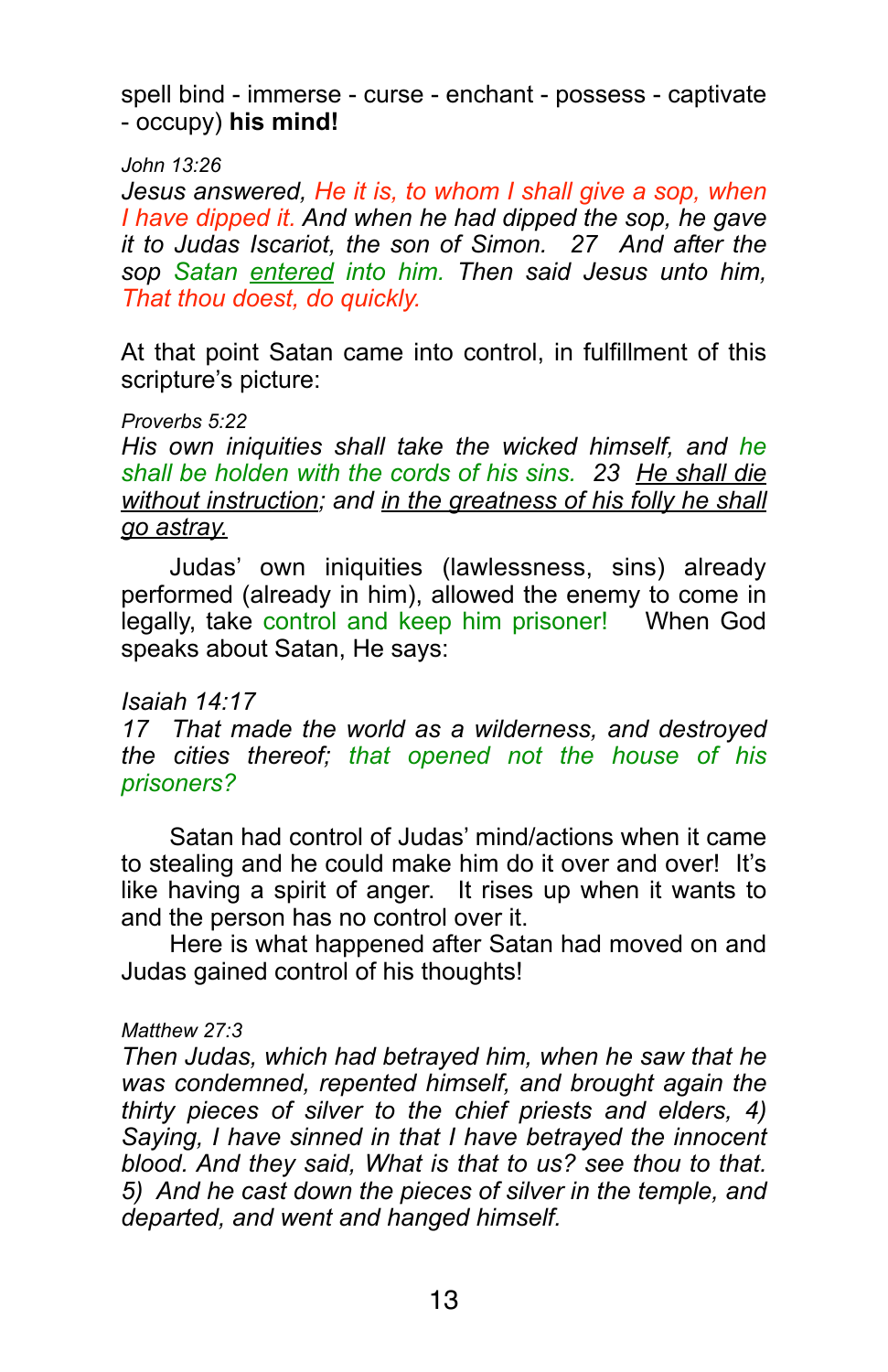Judas knew all along that Jesus was innocent. He didn't just learn that from seeing Him condemned. He had simply lost control of his own thoughts, his reasoning power!

 Have you ever gotten angry or emotional and did something, then after it was over you wondered why you did it? You wished you hadn't! You weren't really **in control** of your own thoughts, were you?

 There is one more account I need to emphasize at this point. It's the record of Jesus' temptation. When Jesus dealt directly with the devil, He used the law and said, "It is written!" What He really did was to speak truth in all of his temptations. Jesus said the truth sets us free. Here we see the truth keep Jesus free!

#### *Matthew 4:3,4*

*And when the tempter came to him, he said, If thou be the Son of God, command that these stones be made bread. But he answered and said, It is written, Man shall not live by bread alone, but by every word that proceedeth out of the mouth of God.* 

Satan had just tempted Jesus' with a care of this world the flesh!

#### *Matthew 4:5-7*

*5) Then the devil taketh him up into the holy city, and setteth him on a pinnacle of the temple, And saith unto him, If thou be the Son of God, cast thyself down: for it is written, He shall give his angels charge concerning thee: and in their hands they shall bear thee up, lest at any time thou dash thy foot against a stone. Jesus said unto him, It is written again, Thou shalt not tempt the Lord thy God.*

Satan has just encouraged Jesus to tempt (test) God! Of course Jesus knew better. In my experience, I didn't! The day I had the first visions I ever had, those of Russia, the Middle East, the Glory of the Lord, etc., Satan was there (unknown to me) pumping thoughts into my mind. He wanted to get the credit and throw me off course by telling me all this was of the devil! I walked to the south end of the hill and below me was an oil well, of which I was the pumper. It was not running and I had a thought I didn't realize wasn't mine. I said, "God, if this is of you and not of Satan, crank up that oil well!" Had I known the enemy had spoken to my mind and had I known the truth of God's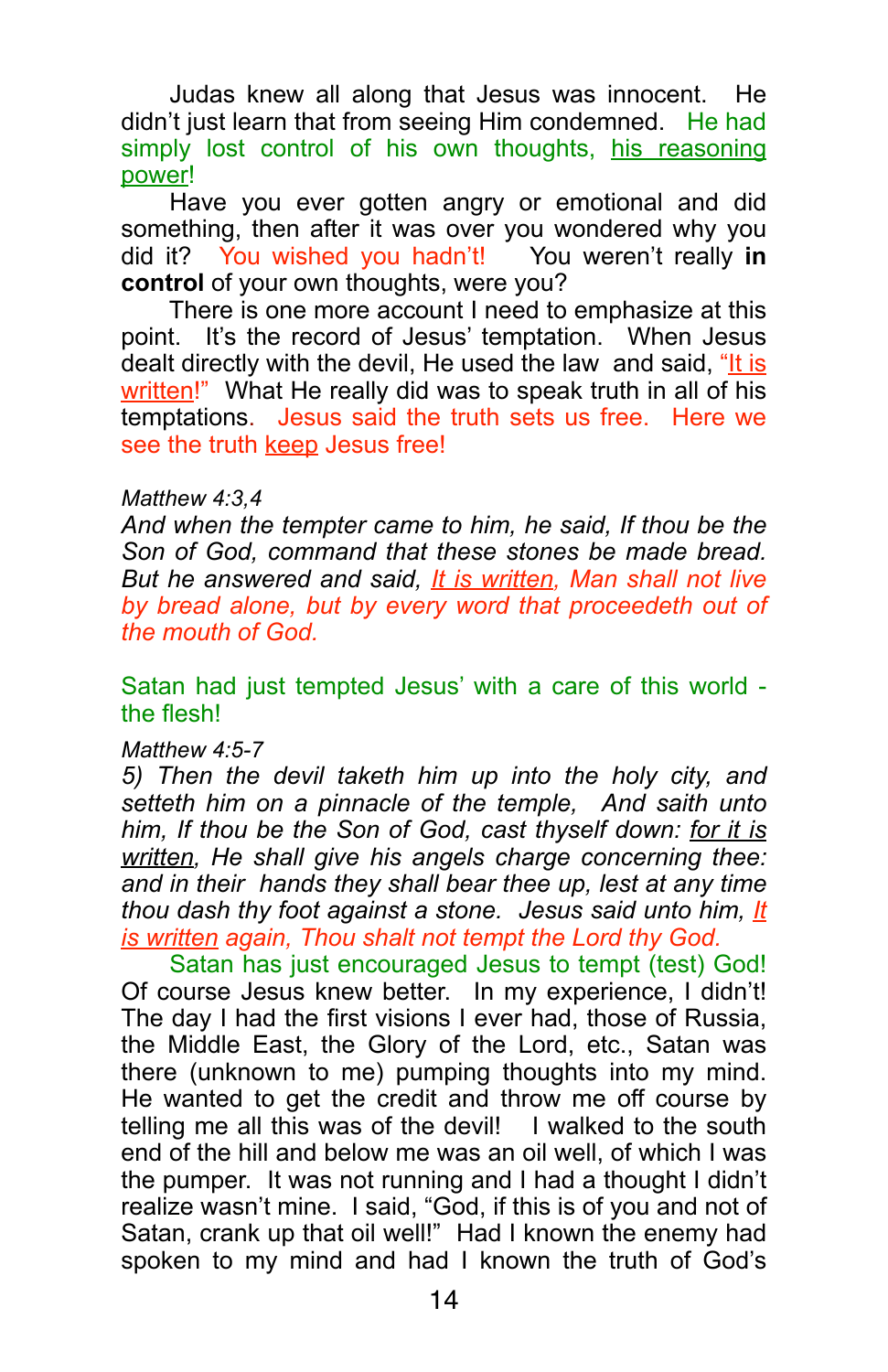word, I would have spoken to Satan and said, **"It is written, I should not temp God."** Am I wrong? Well here is God's audible answer to me, "Tempt the Lord, thy God, not unwisely!"

#### *Matthew4:8-10*

*Again, the devil taketh him up into an exceeding high mountain, and showeth him all the kingdoms of the world, and the glory of them; And saith unto him, All these things will I give thee, if thou wilt fall down and worship me. Then saith Jesus unto him, Get thee hence, Satan: for it is written, Thou shalt worship the Lord thy God, and him only shalt thou serve. Then the devil leaveth him, and, behold, angels came and ministered unto him.*

Satan had just tempted Jesus with all he could offer! You will notice that Jesus used the Word correctly and didn't twist it to make it mean something for personal gain. **He knew what God meant** when He said it and that is why it is so important to learn what God meant in His Word. If we don't understand what God meant, we are open bait for the devils' deceptions! **That is just a fact!**

 I will be writing a lot more about thoughts and spirits and their ability to control our thinking in other articles in this section. But to close this article, let me say this to you. Any time God does anything, the enemy always comes to give interpretation, to corrupt, to delude, to confuse, to add to, to kill, to steal, or to destroy what God did or said. That's what he did in the garden with Eve and that is what he does with US!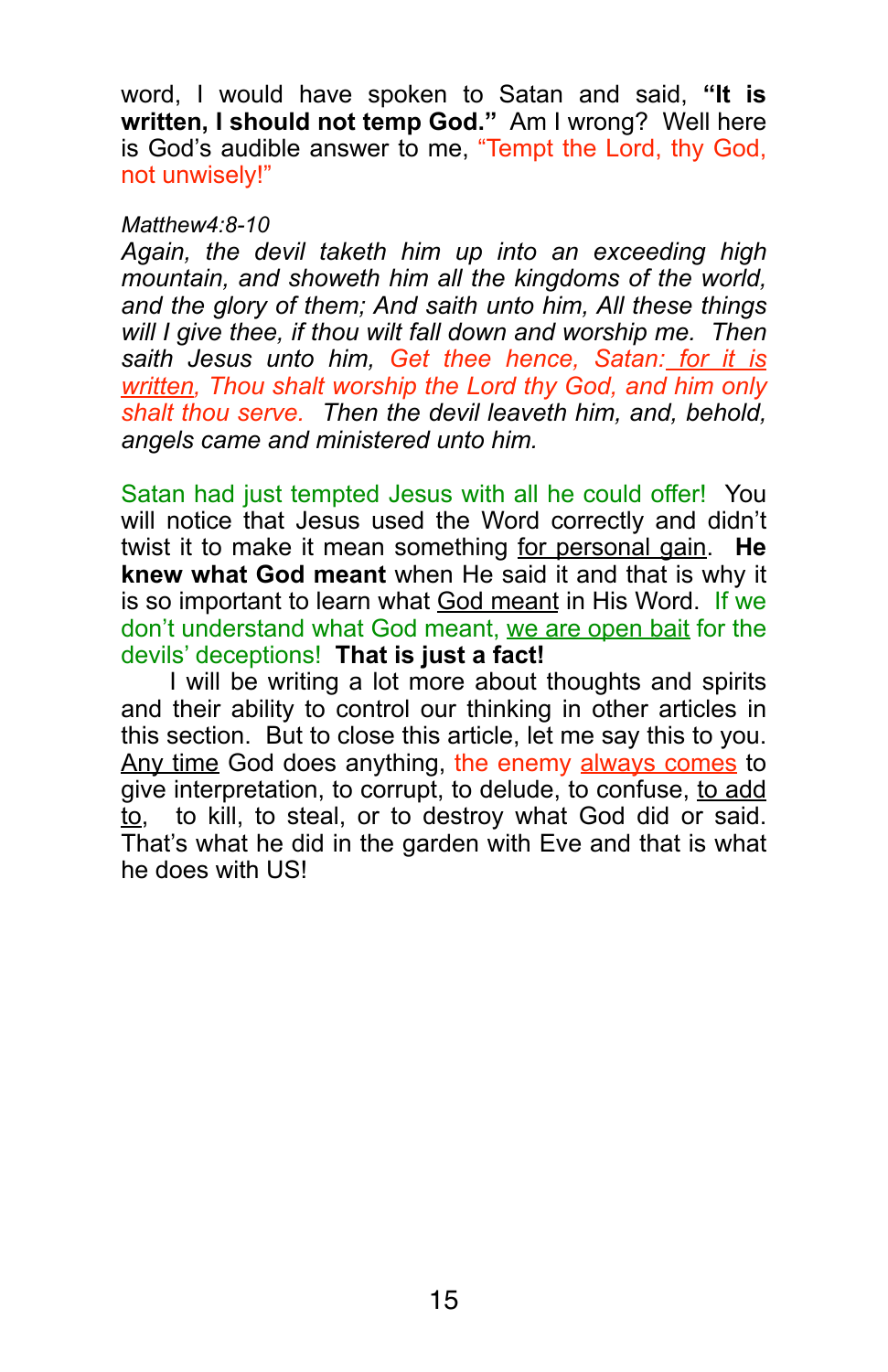## **How Simply Does the Enemy Use the Thoughts of People Against God's Purpose?**

 How can the enemy use thoughts against you, after **God has told you to do something and you have decided to do it?** Since the following incident happened, I have seen the enemy work repeatedly in situations where God has told someone to do something only to have circumstances change to keep that person from obeying. I'll let this experience speak for itself.

 It was revealed to a friend and my wife that we were to go to Tulsa, Oklahoma. Since the Lord had not indicated the purpose, I had very little interest in going. I was very carnal minded at that time. Time passed and finally my wife and friend convinced me to go. We made plans and I arranged to be gone from work. Then the Lord revealed to me in the night that **the enemy would try to stop me from going.** He also revealed that this would occur at my place of work.

 As I recall the events of that week before our departure, I had no idea how the enemy would attempt to stop me. I was, as you could understand, more alert and even wondered if something were going to fall on me. I didn't know what to expect. I was operating a feed mill at a grain elevator and there were many things that could happen in one of those places. I had to deal with many people and a variety of situations.

 The week started normally, but about half way through it we started getting an unusually large, I should say overwhelming, number of orders. This sparked a concern by the manager since I was planning to leave. If he hadn't known the Lord had told us to go, he would have told me I couldn't go. I wound up in his office to talk about it as it was apparent that we were overloaded. That kind of lets you know the picture of the situation. On top of that about a day before it was time to leave, the person who was to replace me came and said that I couldn't go because **we were too busy and he wouldn't be able to handle it**. My jaw must have nearly fallen to the floor. I couldn't believe my ears. You see, this young man was a workaholic. He would go home from work and farm until two or three in the morning, day in and day out. He loved any work that was a challenge. (To tell you of his capabilities, soon after this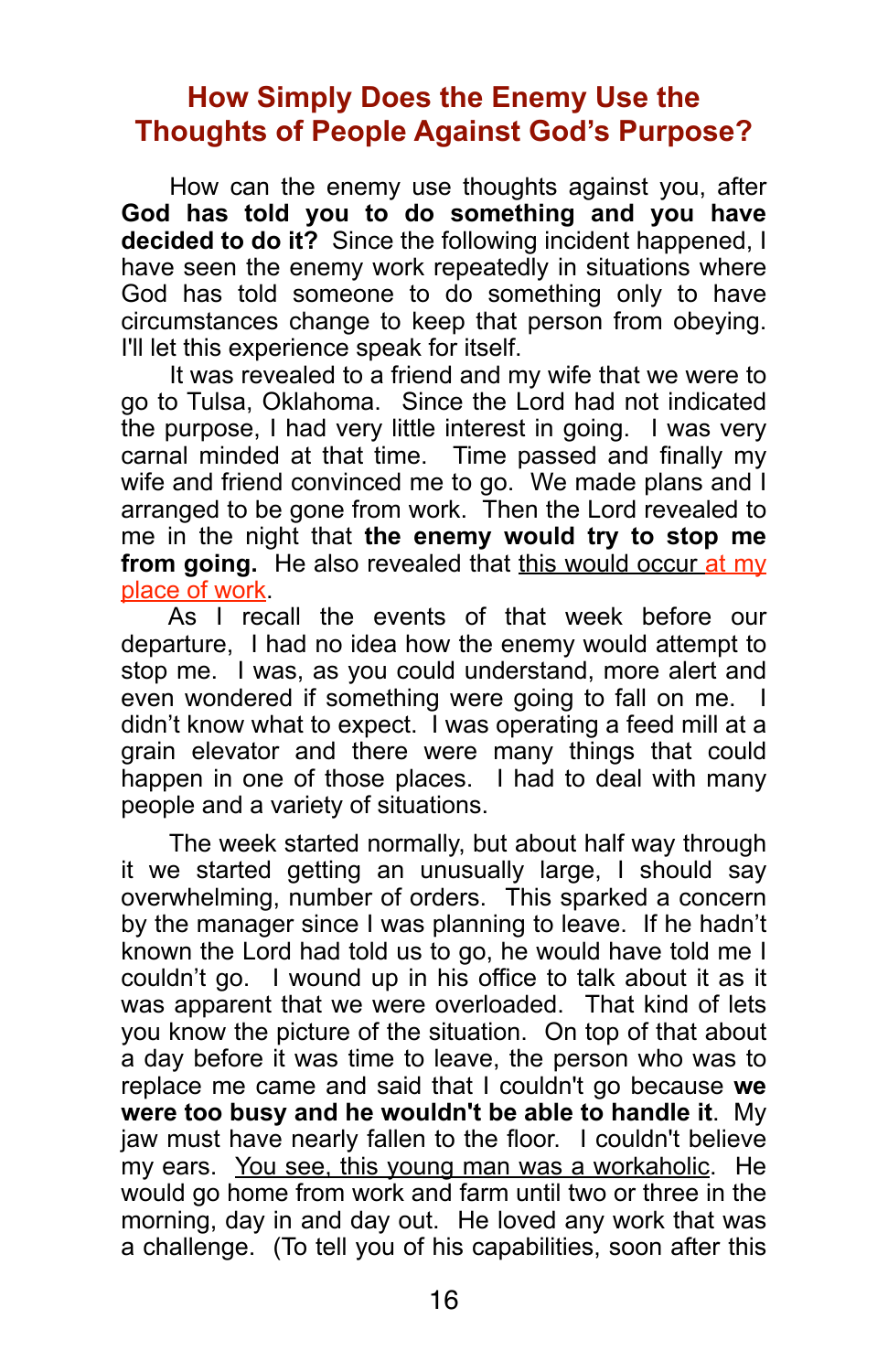incident, at a very young age, he started managing a branch elevator and feed mill.) Normally, he'd tell vou he could handle anything and was the type that would tackle anything!This was completely out of character for him!

 I reminded him of the time he was going to Wyoming and was worried about being away, leaving me with more responsibility. I had told him not to worry about the place because I would make sure everything was done, "I could handle it." As I was reminding him of this, **He suddenly got this funny look on his face** and told me to go ahead, "He could handle it." Then he turned around and walked off. I was left standing there thinking, "That was really strange, what in the world is going on!" The orders kept coming in so I decided to stay after hours and work a little harder, still wondering how the enemy would try to stop me.

 Then it came out! I never will forget it. While I was talking with a farmer as I loaded his pickup, he said to me, **"I don't need this feed."** I said, "What do you mean, **you don't need this feed?"** He indicated to me that he had enough feed to last way into the next month. He had just decided (entertained the idea) to get some more feed now because he wasn't sure what was going to happen next month. **It was then that I realized that the enemy orspirits were putting thoughts into people's minds,**  which was causing the overload on me and the mill.

 Remembering where the Bible says Eve was **beguiled in her mind**, I began to understand the "out of character" performance, and the funny look of the young man who was to replace me while I was gone for the Lord. I asked the very next customer if she was getting her feed a little early? She said, "Yes." I didn't pursue the subject any further with her. There was no reason to.

 With this feed mill incident God was showing me how simply, in every day life, a spirit and/or the enemy can give simple thoughts to people to come against God's plan.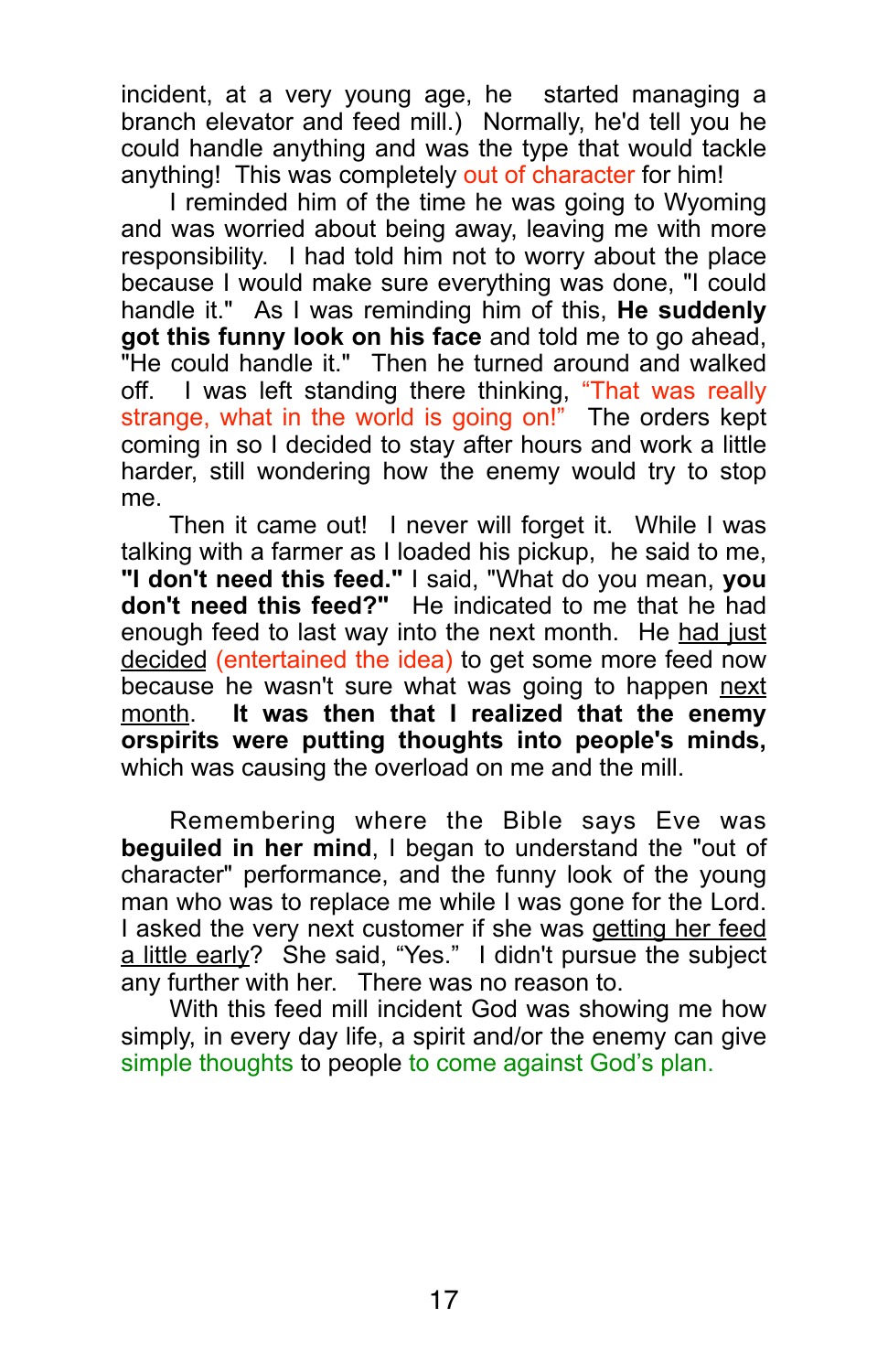# **The Deep Seed of Anger**

 I, Roy Sauzek, being of sound mind, am testifying of the spiritual forces from which I've been delivered. I use the term **"a sound mind"** because every time the Lord has delivered me from a spiritual force it usually, in some way, had a mind clearing effect. Ironically, if you had asked me if I had a clear mind beforehand, I would have said, **"I have always had a clear mind**." However, the mind clearing effect that I refer to here includes **freedom of thought** and freedom to see and hear correctly. There is one clear fact that the Lord was showing me as I was delivered from some spirits. That is the fact that spirits affect our ability to think correctly and can actually keep us from seeing the truth!Jesus said,

#### *Matthew 7:4*

*Or how wilt thou say to thy brother, Let me pull out the mote out of thine eye; and, behold, a beam is in thine own eye? 5) Thou hypocrite, first cast out the beam out of thine own eye; and then shalt thou see clearly to cast out the mote out of thy brother's eye.*

 A spirit can affect a person in three ways: from the inside, from the outside, and through other people. No matter what the source, **its purpose is to adversely affect you, your mind, and your ability to obey God, therefore your function in life.** All evil spirits come against God, **His plan,** and **His ways.** They are against you, God is for you! **God is for the function of your mind, the enemy wants to control it!**

 When it comes to spiritual influences in our lives, anger is one that we can identify readily so I have begun with it. The Bible says not to let the sun go down on your wrath (anger). Just because you got angry doesn't mean you've acquired a spirit of anger. But, how many days have you let the sun go down on your anger? That is the important question.

 Anger was the first spirit from which the Lord delivered me. **Anger can rise in a person from the inside or come upon a person from the outside.** I have heard pastors say that you have to deal with things that rise up in you. In one sense this is true, therefore, we should be aware that we need to control the problem until we are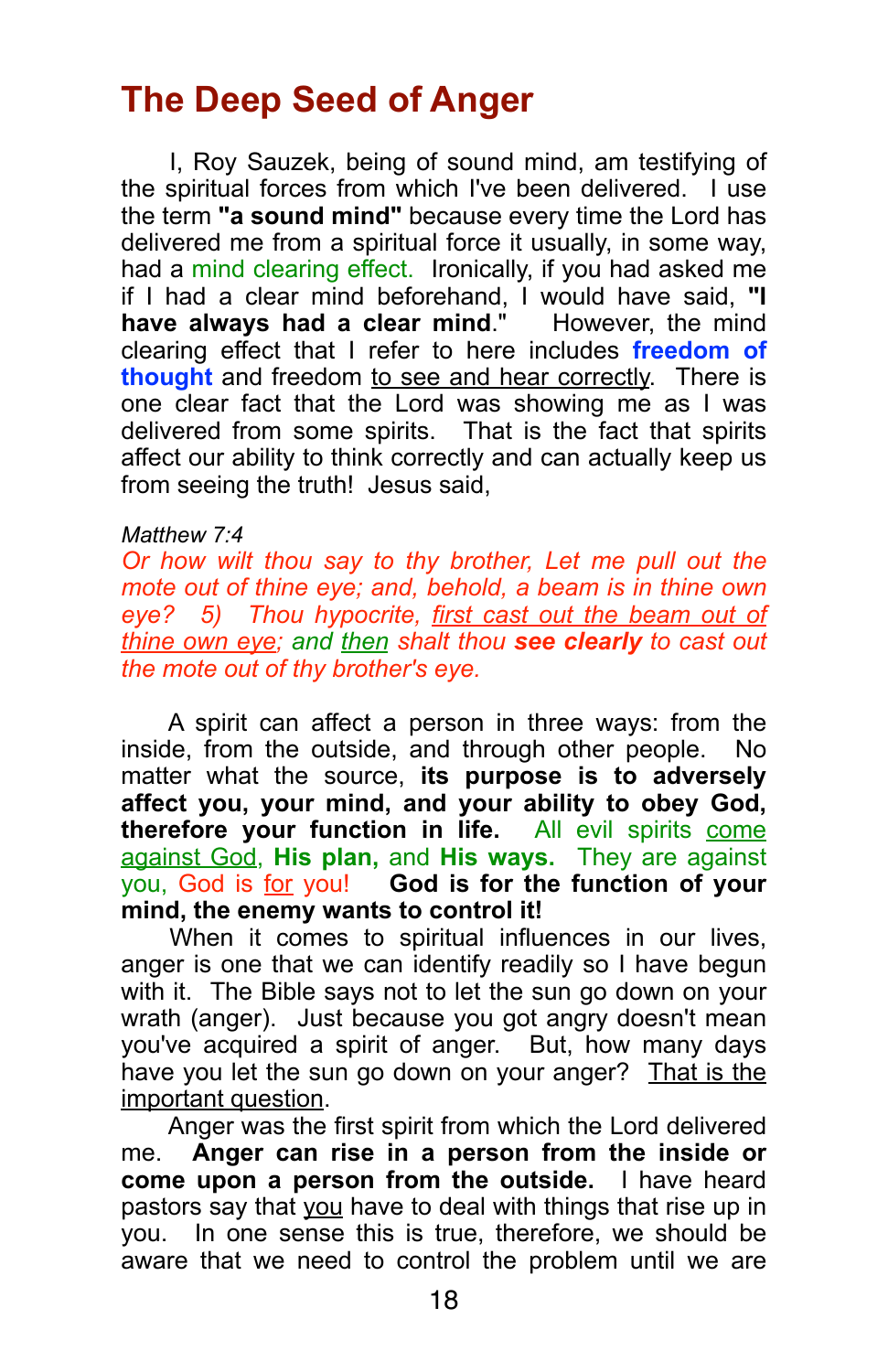delivered of it. However, sometimes this is not possible because of the severity of the spirit's hold on our life.

 A person told me they had been counseled to grip the steering wheel and count, either to a hundred or until the anger had passed. This was their way of controlling the anger. But understand, **they were only controlling their**  flesh, not the anger! By their actions they simply were not letting the anger manifest outside of their own flesh. I told this person that the anger was not from (the real) him. I explained that **if it was from him, he would be able to control it.** Although he held onto the steering wheel, the actual anger still rose up; it was still there in his flesh.

 Spirits rise up at their own will. I know this from experience. Before I was delivered from the spirit of fear, it did just that. I would be standing in front of people, ready to say what God had revealed, when fear would rise up and stop me from delivering the message. Even if I fought through it, the message was unclear or poorly presented. **I could not control the fear in any way, when it decided to rise up.**

 Anger (or any other spirit) can arise at its will, in any situation, and at the oddest times. Haven't you ever been angry about something and looked back on the situation and thought, "Why did I get so upset over that?"

Spirits love to make life miserable by rising up in situations, functioning, and then drawing back, leaving the individual to deal with the aftermath.

 Many years ago, before the Lord delivered me from the spirit of anger, He showed me two things,  $\mathbb{I}$  first, that something 'strange to me' would happen to me and second, I would need to cry out to Him for help. "God, help me," were the words.

 The Lord had given a dream to a member of our prayer group and I was instructed by the group to give/get the interpretation. During the following week the Lord gave me the interpretation. I went to the next meeting to deliver it. I was giving the interpretation and as I finished, I noticed a very strange thing. **The last two or three words I spoke didn't seem to be my words.** It was like I saw the words for a moment right after they left my mouth! I went home wondering about this strange event.

 I awoke the next morning, knowing something was really wrong because of what He had shown me in the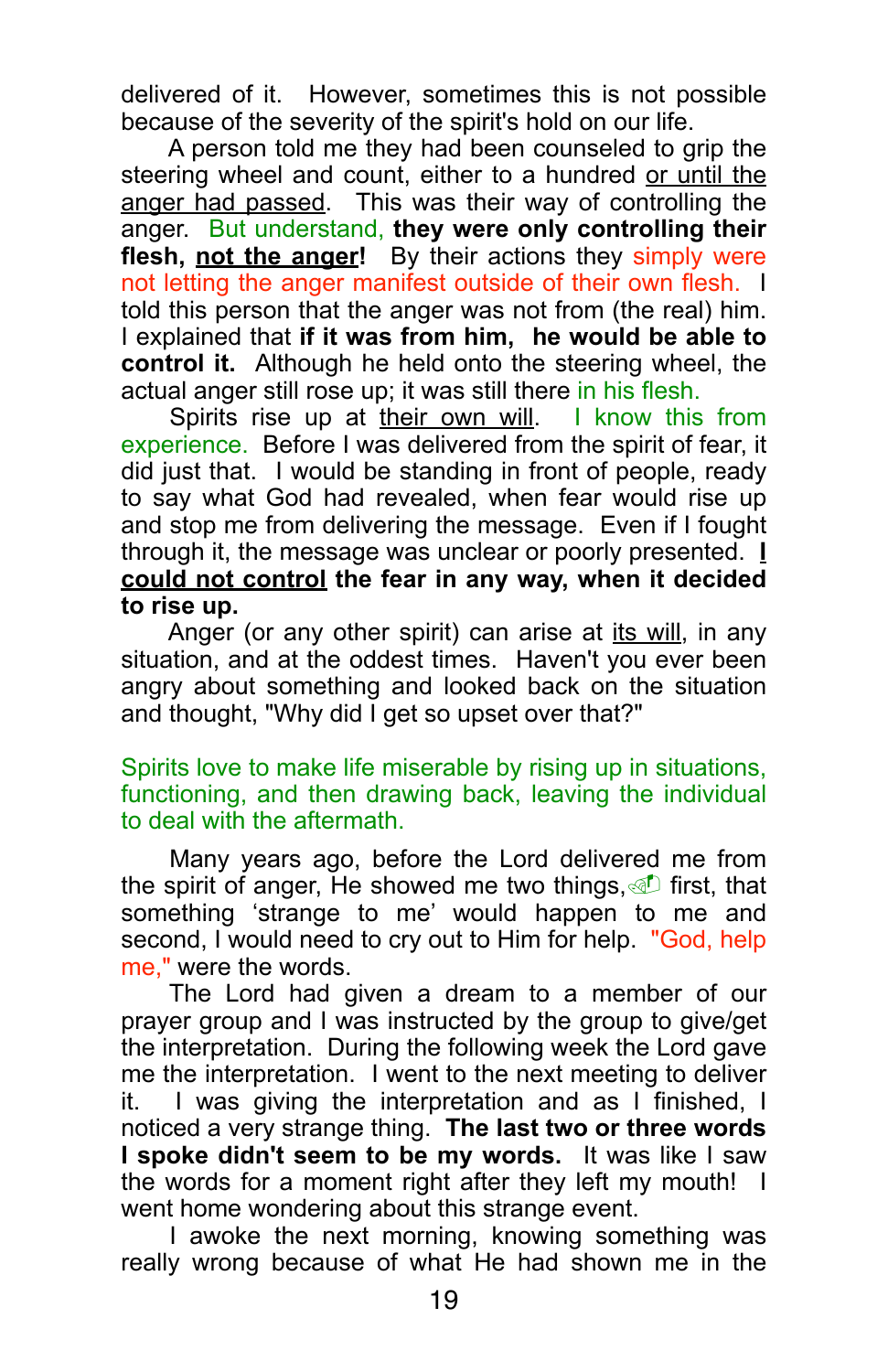night. I cried out, **"Oh God, help me."** That morning the Lord told me @ "You have a deep seed of anger against the body of Christ. It is a spirit." I then realized I had given the interpretation in anger. Those words that didn't seem to be mine were words given in the spirit of anger. I had given the correct interpretation but had given it in or through anger, not in love. You see, the interpretation of the message was one of correction.

 Then the Lord revealed to me how the door to the spirit of anger was opened. The very root of the anger, against Christians, had started when I discovered that the people to whom I had entrusted my family, as far as salvation goes, did not know what they were doing. God had revealed to me that my wife was not saved and it was because of church traditions and doctrines. Then **I was mad** and rightfully so. **We were talking about my family's place in eternity!** 

 Then this seed grew because I continued to be disillusioned by Christians. I saw Christians do things they shouldn't when they knew better. I wondered, "Why are they doing this?" You see, my expectations of Christians had been too high. Are yours? Have you been disappointed by Christians? Do you harbor negative feelings toward Christians? Do you have a deep seed of anger toward a friend, or maybe a family member whose actions were not becoming to a Christian? The Lord told me  $\mathcal{D}$  the body of Christ is full of this particular deep seed of anger.

 The Lord delivered me from the spirit of anger that very morning. I decided to call the people who had been at the meeting and apologize for attacking them. Then the Lord handed me a real shocker.  $\mathcal{D}$  He told me not to do it. He said, "It was a spirit that attacked them, not you. You are not to apologize to them." I thought, "This is terrible. How am I to handle this?" I finally just told them the truth. Glory, what a relief! The truth does set you free! They had no trouble accepting it because they knew more about spirits than I did.

 What had happened? The Lord had given me the interpretation to the dream, but I had given the correct interpretation through the spirit of anger. It is a truth I reveal here, spirits act as filters for both incoming messages and outgoing messages. They do this without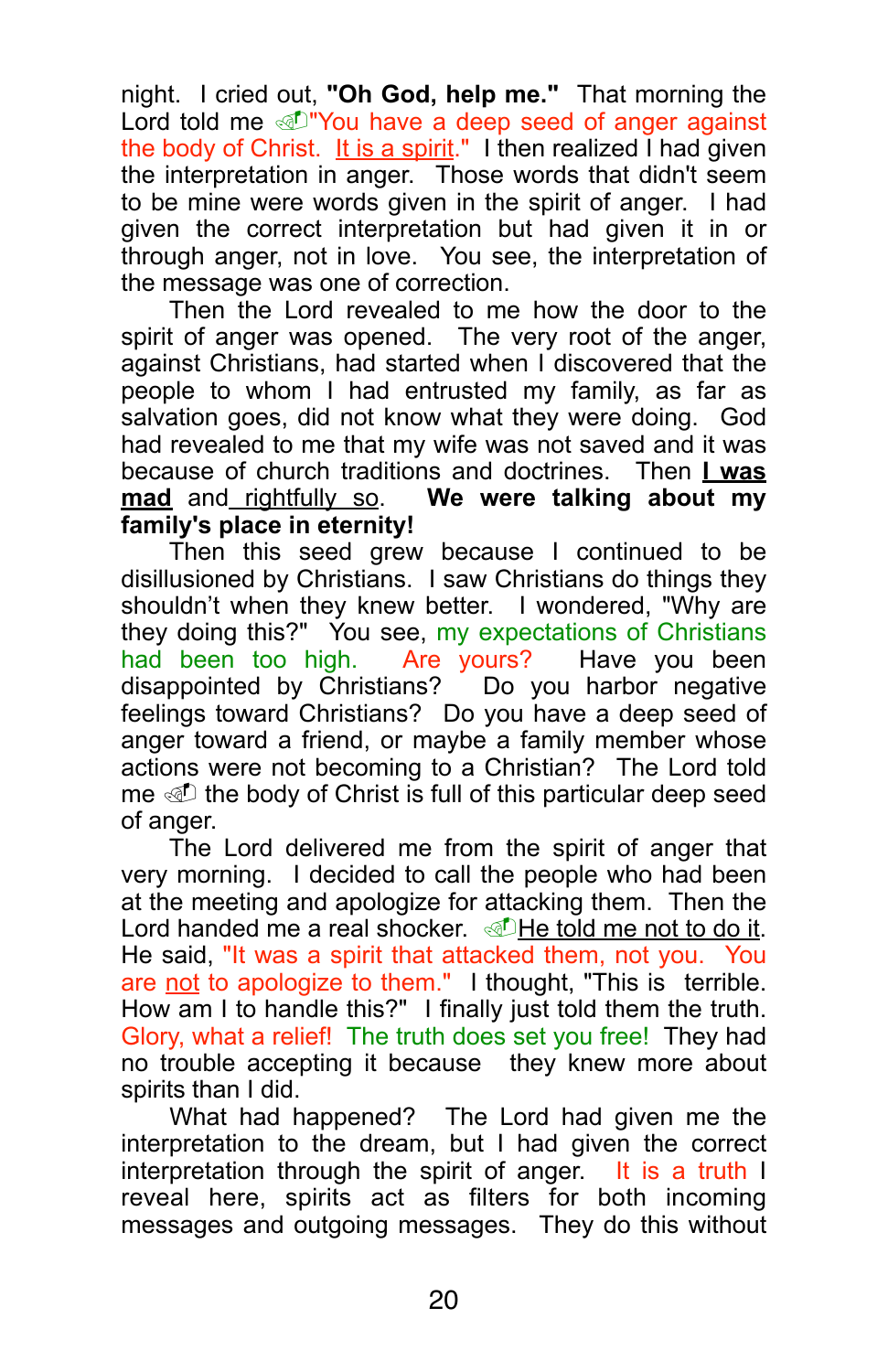you really knowing it. I was completely unaware that I was giving the message in anger!

 If you have a spirit affecting you, understand that it can filter what comes in from other people. You get the wrong impression of what someone says, in the light of the particular spirit that affects you. Spirits do this by giving you thoughts, by distorting the tone of voice you hear, and by giving you feelings. They filter (block and change) completely what was really said, or really happened!

 When the Lord said I was not to apologize to those people, **I learned a fundamental truth.** It's one that really helps in the area of forgiveness. **When you understand it is a spirit operating and not the person,** it actually wipes out the need for forgiveness in many situations. This is because there is suddenly nothing to forgive, as far as the person is concerned. The person didn't do it! Jesus said,

*Luke 11:35,36*

Take heed therefore that the light which is in thee be not *darkness. If thy whole body therefore be full of light, having* 

*no part dark, the whole shall be full of light, as when the bright shining of a candle doth give the light.*

Notice here that Jesus said we could have light in us (our bodies) and still have a part that was dark, **. . . be full of light, having no part dark. . . .** He would not have said, "having no part dark," if it were not possible to have darkness in with the light.

 Yes, we as Christians can have spirits that are operating in us (our flesh) and even controlling our lives. If the anger in you rises up and causes trouble with others, **it has altered your life** and changed the path you were on. **It changed the path, not you!** Anger has landed some people **into jail** and **cost some their jobs**. Is that not **controlling your life?** I know some will hang on to the words "influencing your life."

But I speak as one delivered, these things that were unknown to me at the time, controlled my life's destiny.

(Let me say here, one of the most important words ever given to me, was given through the spirit of anger. I saw the spirit, but knew the word was from God. I knew the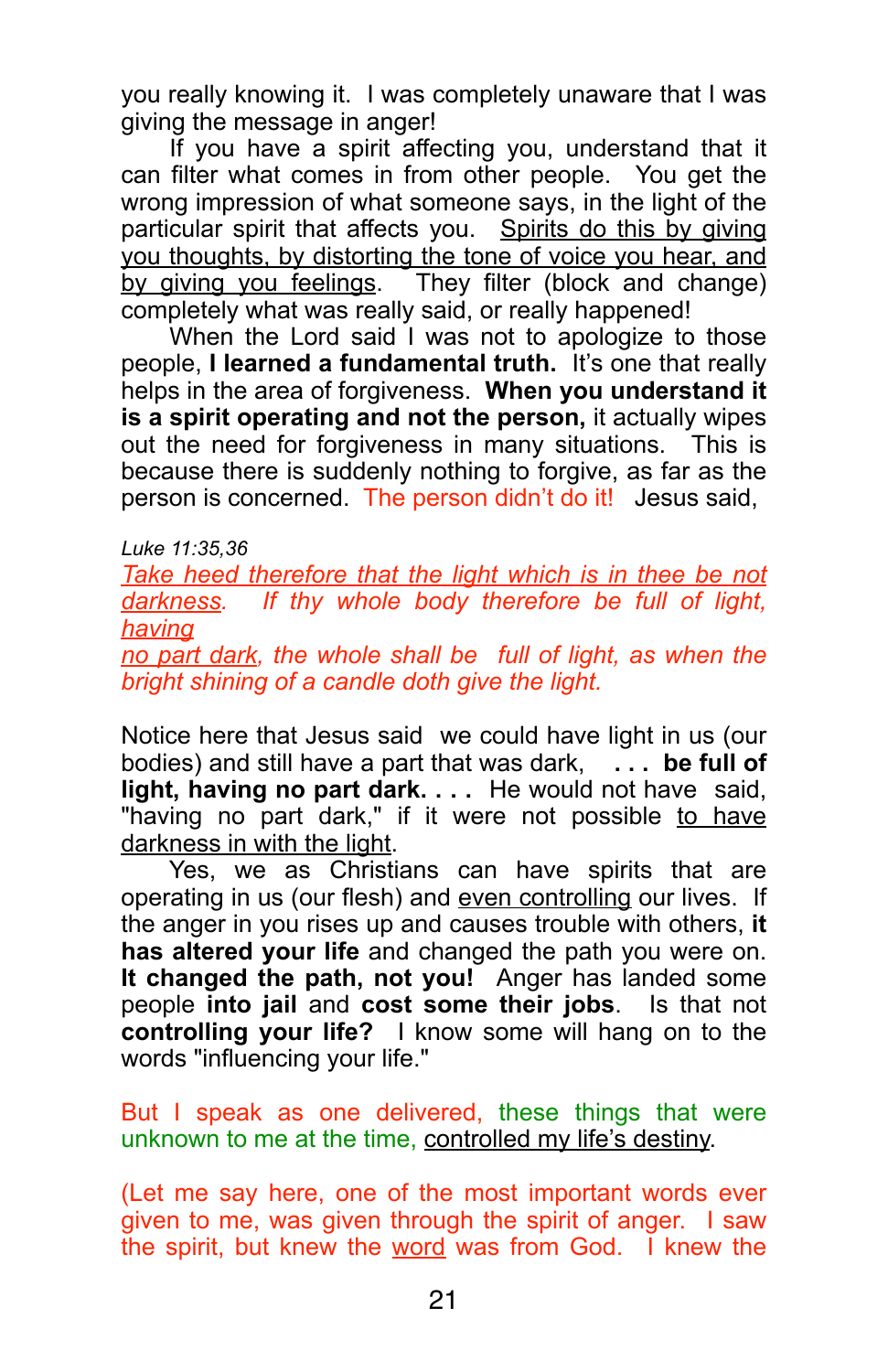## same thing had happened to this person that had happened to me!)

 If you have a deep seed of anger, it's there for one of two reasons. Either it is there because it has been passed down from a previous generation, or it is there because of something that happened to you. **I had a legitimate reason to be mad,** but that was beside the point- THAT DOES NOT MATTER. If you have a legitimate reason to be angry, it doesn't matter. What matters is the fact that you have anger in you, and it is a spirit. It is influencing and changing your life, whether you believe this or not!

 Is your anger unknowingly towards God because you believed for something that didn't happen? No matter what anger it is, the Lord wants to deliver you!

# **My Deliverance From the Spirit of Fear**

 It had been suggested to me by more than one person that I might have a spirit of fear. Therefore, eventually I was prayed over, by a group I will call group A. It was cast out in the name of Jesus. But nothing happened! Compare that to this Biblical reference.

#### *Mark 9:16 -18*

*And he asked the scribes, What question ye with them? And one of the multitude answered and said, Master, I have brought unto thee my son, which hath a dumb spirit; And wheresoever he taketh him, he teareth him: and he foameth, and gnasheth with his teeth, and pineth away: and I spake to thy disciples that they should cast him out; and they could not.* 

(The disciples had called the spirit out and it hadn't worked.) Then Jesus spoke to those there, saying that they were of little faith and told them to bring the boy to him.

*Mark 9:19* 

*He answereth him, and saith, O faithless generation, how long shall I be with you? how long shall I suffer you? bring him unto me. 20 And they brought him unto him: and when he saw him, straightway the spirit tare him; and he fell on the ground, and wallowed foaming.*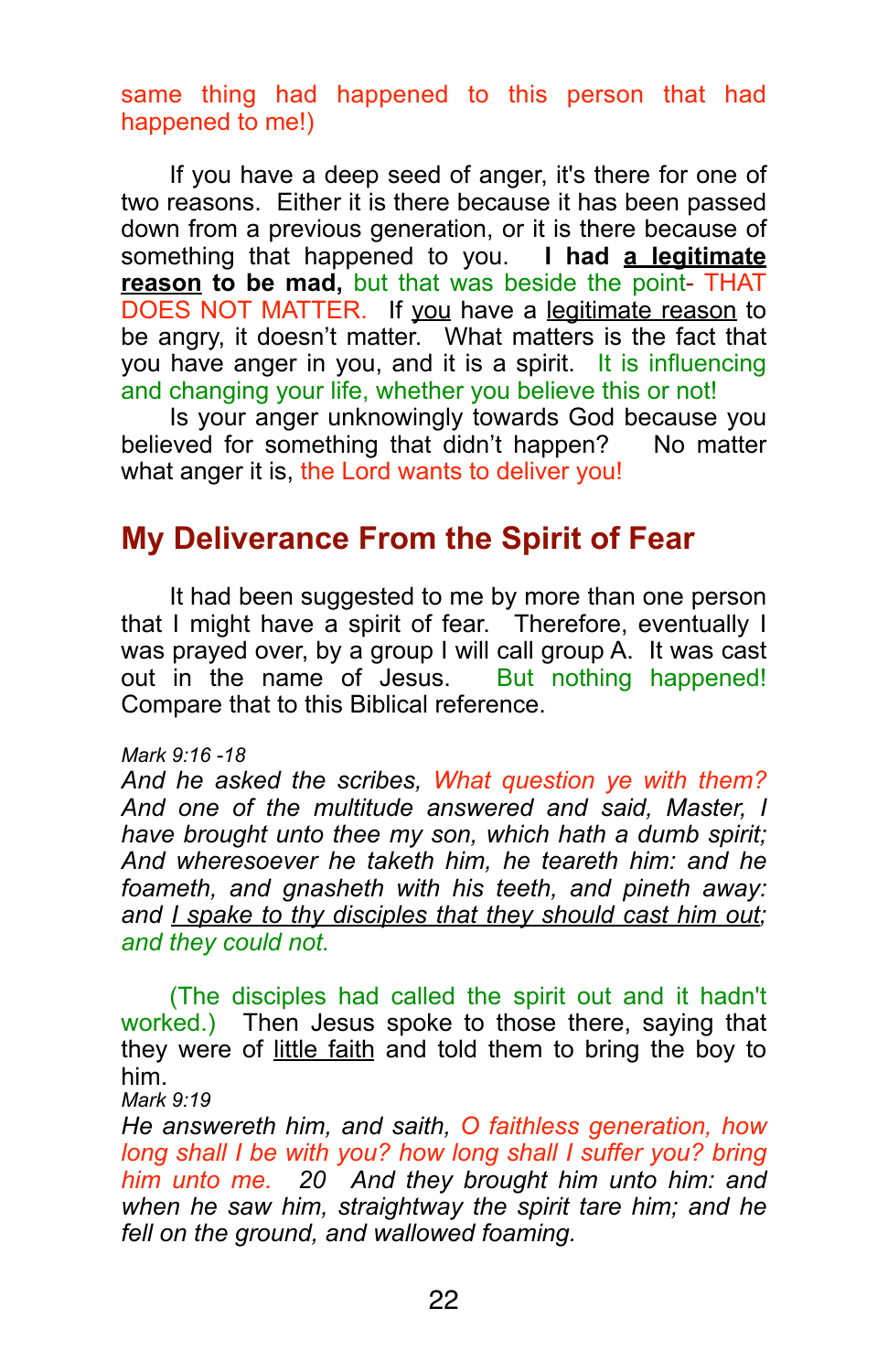When the boy came into the presence of the Lord the spirit rose up in the boy to control him one more time. Then Jesus spoke with the father of the boy.

#### *Mark 9:21-22*

*And he asked his father, How long is it ago since this came unto him? And he said, Of a child. And ofttimes it hath cast him into the fire, and into the waters, to destroy him: but if thou canst do any thing, have compassion on us, and help us.*

 Obviously, the spirit had been in the boy for quite a while. We need to understand that the length of time a spirit has controlled or harassed a person is relevant to what must happen to get rid of it. The longer a spirit is resident, either inside or on the person, the more it is intrenched or attached. So there is more to understand than just what type of spirit it is. Then we see the father of the boy ask for help and here is Jesus' answer.

#### *Mark 9:23-24*

*Jesus said unto him, If thou canst believe, all things are possible to him that believeth. And straightway the father of the child cried out, and said with tears, Lord, I believe; help thou mine unbelief.*

 Honesty with God is always the best avenue. The father asking the Lord for help, in tears, reminds me so much of my very sincere, "Oh God, help me," when I needed delivered from anger.

#### *Mark 9:25-26*

*When Jesus saw that the people came running together, he rebuked the foul spirit, saying unto him, Thou dumb and deaf spirit, I charge thee, come out of him, and enter no more into him. And the spirit cried, and rent him sore, and came out of him: and he was as one dead; insomuch that many said, He is dead.*

 Notice that Jesus told the spirit *"and enter no more into him.."* This particular spirit was 'in' the person, not 'on' the person. There is a great difference. What Jesus said also reveals that you can tell this type of spirit not to come back. From this we can learn that a spirit has the ability to intensely control the soul and flesh of a person. This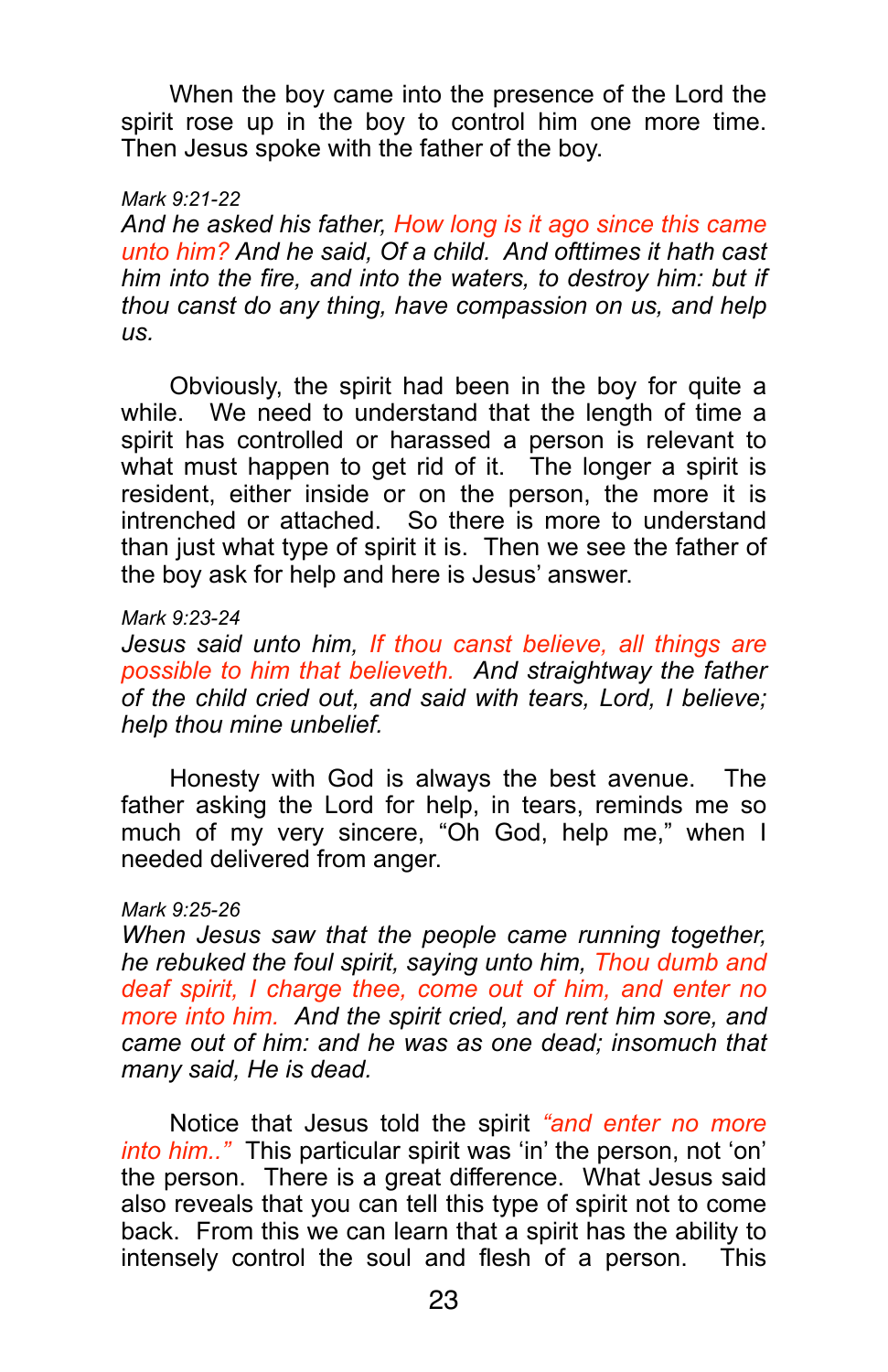man's son looked so lifeless after the spirit was gone that many said he was dead.

*Mark9:27-29*

*But Jesus took him by the hand, and lifted him up; and he arose. And when he was come into the house, his disciples asked him privately, Why could not we cast him out? And he said unto them, This kind can come forth by nothing, but by prayer and fasting.*

Jesus said the reason they couldn't cast this type of spirit out was because, *"This kind can come forth by nothing, but by prayer and fasting."* The King James (Open Bible version, with study notes) also shows us that "come forth" could be translated "be driven out."

## *"This kind (type) can be driven out by nothing (no other way), but by prayer and fasting."*

 In other words, Jesus was telling the disciples that this particular kind of spirit had to be driven out through prayer and fasting, that just speaking to it, "In the name of Jesus" (poof!), doesn't make it happen! This helps explain the intensity we must have in some cases to take the Kingdom of God by force!

 In Matthew's account, we see that Jesus also spoke, in answer to the disciples, about having the faith of a mustard seed, etc.

# *Matthew 17:19 -20*

*Then came the disciples to Jesus apart, and said, Why could not we cast him out? And Jesus said unto them, Because of your unbelief: for verily I say unto you, If ye have faith as a grain of mustard seed, ye shall say unto this mountain, Remove hence to yonder place; and it shall remove; and nothing shall be impossible unto you.*

From my experience, I believe that the disciple's lack of faith was the reason they did/could not **pursue** the spirit.

*Matthew 17:21* 

*Howbeit this kind goeth not out but by prayer and fasting.*

 Jesus had just spoken to them about their lack of faith. Then He says "However" this type "goeth not out" but by prayer and fasting. ("And fasting" is not included in all versions.) It is clear that He was saying, "However, this is the only way this type will go out." Jesus had just given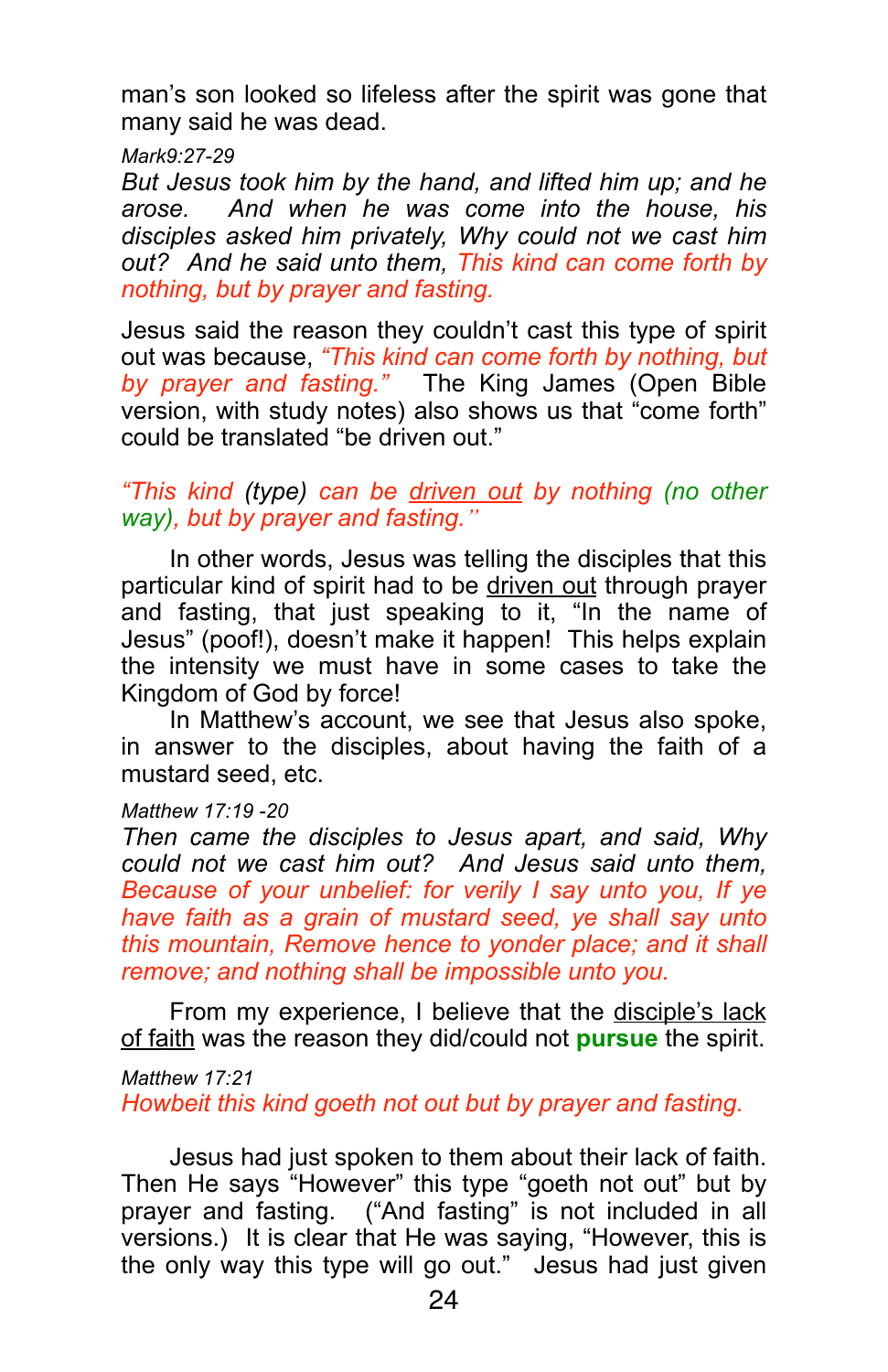them **more information** about this type of spirit. It takes this knowledge, this understanding, along with faith!

 The Greek word for "goeth not out" is the same word translated "can come forth" and "be driven out" in the book of Mark. So we can arrive at the same picture given in Mark.

## *Howbeit (However) this kind (must be driven out) by prayer (and fasting?).*

 You may be asking why Jesus just spoke and it happened? For one thing, Jesus had the fulness of all the gifts of the Spirit. We don't individually have all the gifts, but corporately we do. This is why it is so important to recognize the body of Christ.To recognize the body of Christ means that we must recognize the gift's given by God to each person. This sheds light on why Paul said that some Christians are sick and die because they haven't discerned "the body of Christ." In my case, it took team work to deliver me from the spirit of Fear!

 At any rate, Jesus was telling His disciples that for them to have success, pressure must be applied to the spirit through prayer (and fasting?)!

 I have shown you the scriptural evidence that Jesus indicated that some spirits must have 'pressure applied' and won't leave by just speaking to them in faith. The testimony of my deliverance from the spirit of fear verifies this fact. The spirit of fear was very intrenched in me and probably was there from birth (family curse). It had a 'strong hold' on me!

 It was well over a year after fear was cast out of me by group A, with no results, that the following events took place. As a matter of fact, I was going to a different church! First of all, in a prayer meeting (group B) a person was moved by the Holy Spirit to slap me (a backhand) in the upper stomach and say, "Come out, in the name of Jesus." No name was mentioned and no one knew what it was.

 Then, three months later, I was in a prayer meeting with these same people and I became ill with symptoms that I had about two weeks earlier. I had gone to a doctor and had been diagnosed with hepatitis - the non contagious kind. In this prayer meeting I had tremendous pain in my upper stomach, so much so that I had to bend in the middle to alleviate it in any way. If I could have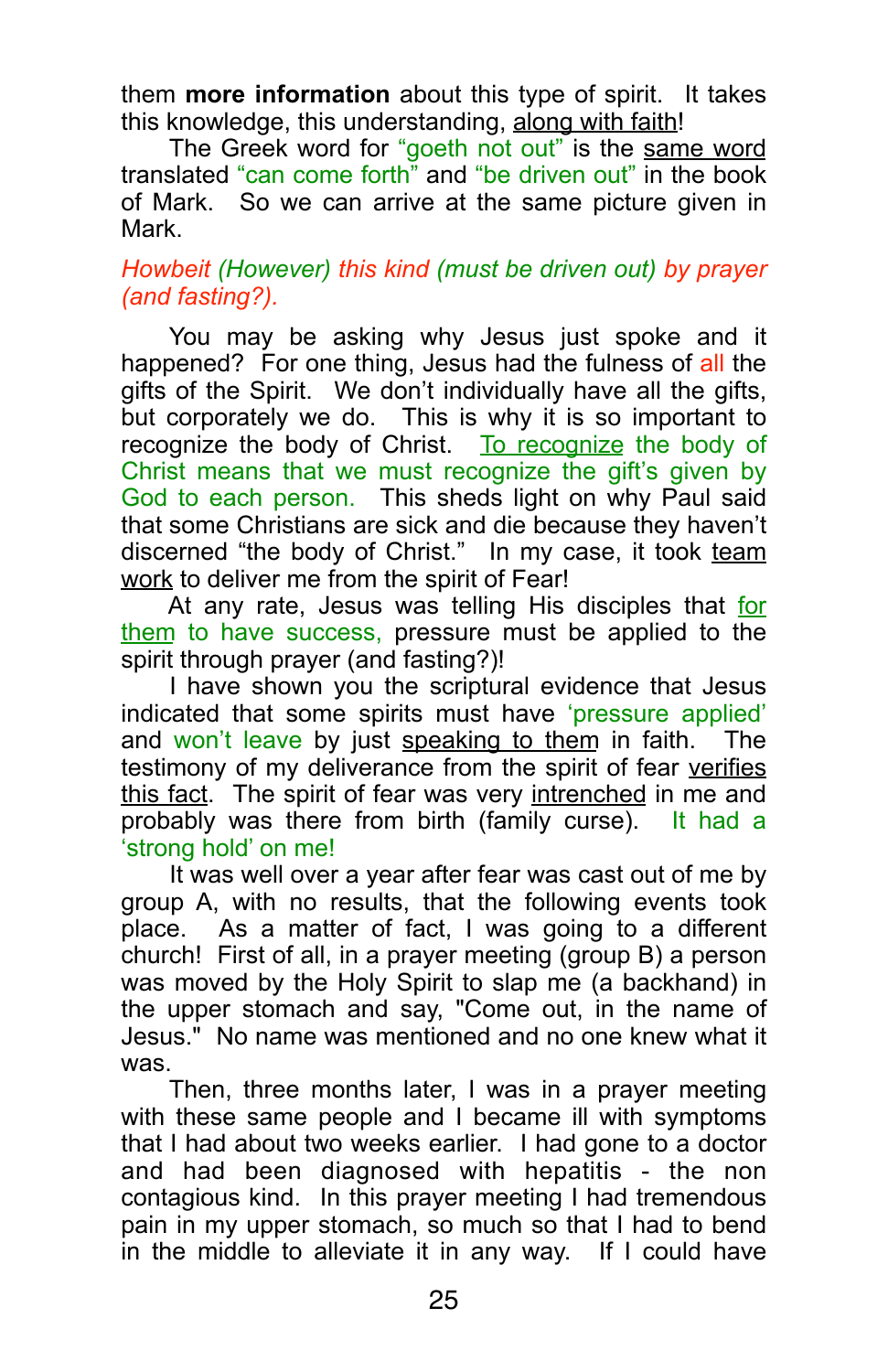afforded it, I probably would have considered asking them to call an ambulance. I decided to trust those around me who seemed to know what was going on. (They were surprised it had taken three months.)

(I'm sharing the following in detail, not to scare you, just to let you know how real this is. I'd go through it again to get rid of this despicable thing that had a hold in me.)

 As they were praying for me, they were told it was the spirit of fear. One lady placed her hand just below the bottom of my chest bone and started to push up. It was where I had been back handed, with the words "Come out," etc. Surprisingly, I felt something move inside me. I thought, "My God, this is real!" As she pushed it up, I felt it move more and more but then I started to realize that it had tentacles all through my flesh (body) like an octopus. with it's head being where she was pushing. I could feel the tentacles tearing at my flesh as this thing moved up in my chest. ( I want to make it very clear here that the spirit did not move unless she pushed it up with her hands. She knew exactly where the spirit was as it moved up.) They continued praying **a warlike prayer in the Spirit and using the name of Jesus! It was the voice of the Lord delivering me.** The spirit was tearing my flesh and started to make me bleed out my mouth. When the group realized I was bleeding, they commanded it to stop tearing me and it did.

 My pastor told me afterward that I would be weak and sickly for three days. He was right. I rested and listened to Christian music most of the time. The amazing thing was that the next morning I felt like I woke up to a new world. **It didn't look the same, it didn't feel the same**, but it was the same. I finally realized I was the one who was different, not the world. I definitely saw clearer, in fulfillment of what Jesus said.

#### *Matthew 7:4*

*Or how wilt thou say to thy brother, Let me pull out the mote out of thine eye; and, behold, a beam is in thine own eye? 5) Thou hypocrite, first cast out the beam out of thine own eye; and then shalt thou see clearly to cast out the mote out of thy brother's eye.*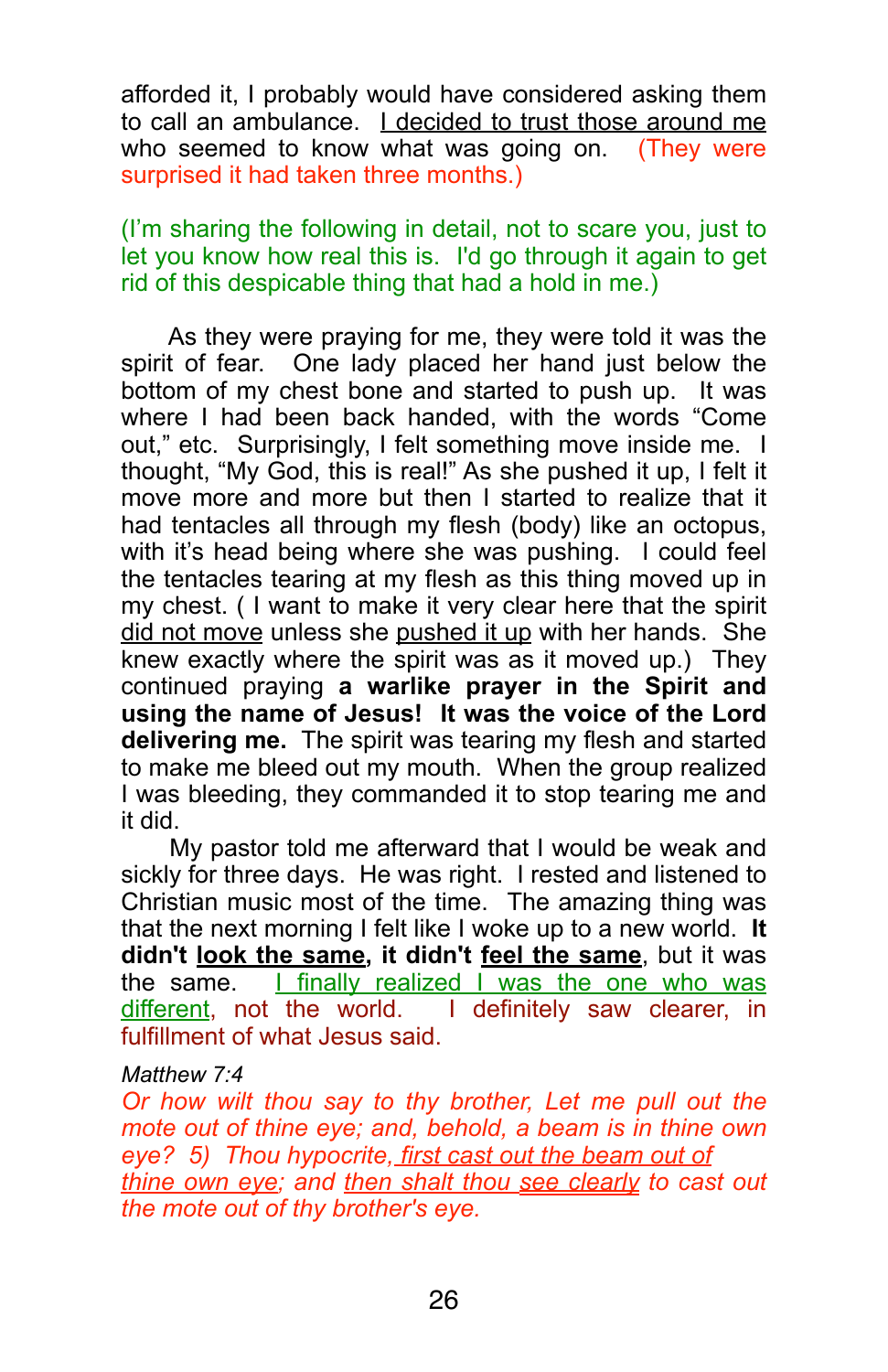I have found that in every case, when I have been delivered of a spirit, it has left me with clearer vision of what that particular spirit produces. That "aura" we have around us, produced by a spirit, most certainly blinds us to even seeing its works in ourselves clearly until we are delivered of it.

 I should have written down everything that I realized was missing from my mind that next morning. The thought pattern that I remember the most as being gone was the thought pattern that contained the "What if's." "What if this" and "What if that," is easily seen to be of the spirit of fear. I remember (before the deliverance) standing in front of people and having the spirit of fear rise up so much that it stopped me from delivering what I was to say. I had always thought that it was "just me!" Well, it wasn't, it was the spirit of FEAR!

 To understand a little more about the unknown ability of spirits, I share something about a person who was told they had fear in them. This person denied it; most people do. You must understand that the spirit can deny it's own existence. The pattern of denial is directly related to the type of spirit it is. Anyway, I gave the book *Evil Spirits . . . Yuck* to this individual to read because this person was very active in spiritual warfare. They read it but never made any comment about it to me. Some time passed and this individual was at a meeting where the spirit of fear was cast out of them. After that experience this person was giving me testimony of it being gone, and how different they felt. They knew it was gone and could now see it's previous activity in their life!

 In the conversations that followed, this person revealed that they had reread my book *Evil Spirits . . . Yuck* and was now excited about what it said. This person was now telling me what a good book it was. This shows what a spirit can do as far as producing a mote in our eyes. This individual could now see clearly what the book says, the spirit had been blinding them before.

We can recognize a spirit by it's fruit, but in all honesty I was only able to see fear's fruit in the limited vision and knowledge of fear that I had before I was delivered from it. I had taken part in spiritual warfare with success. But now I see the fruit of the spirit of fear much clearer because the mote that was produced by that particular spirit was removed from my eyes. I had been seeing in part!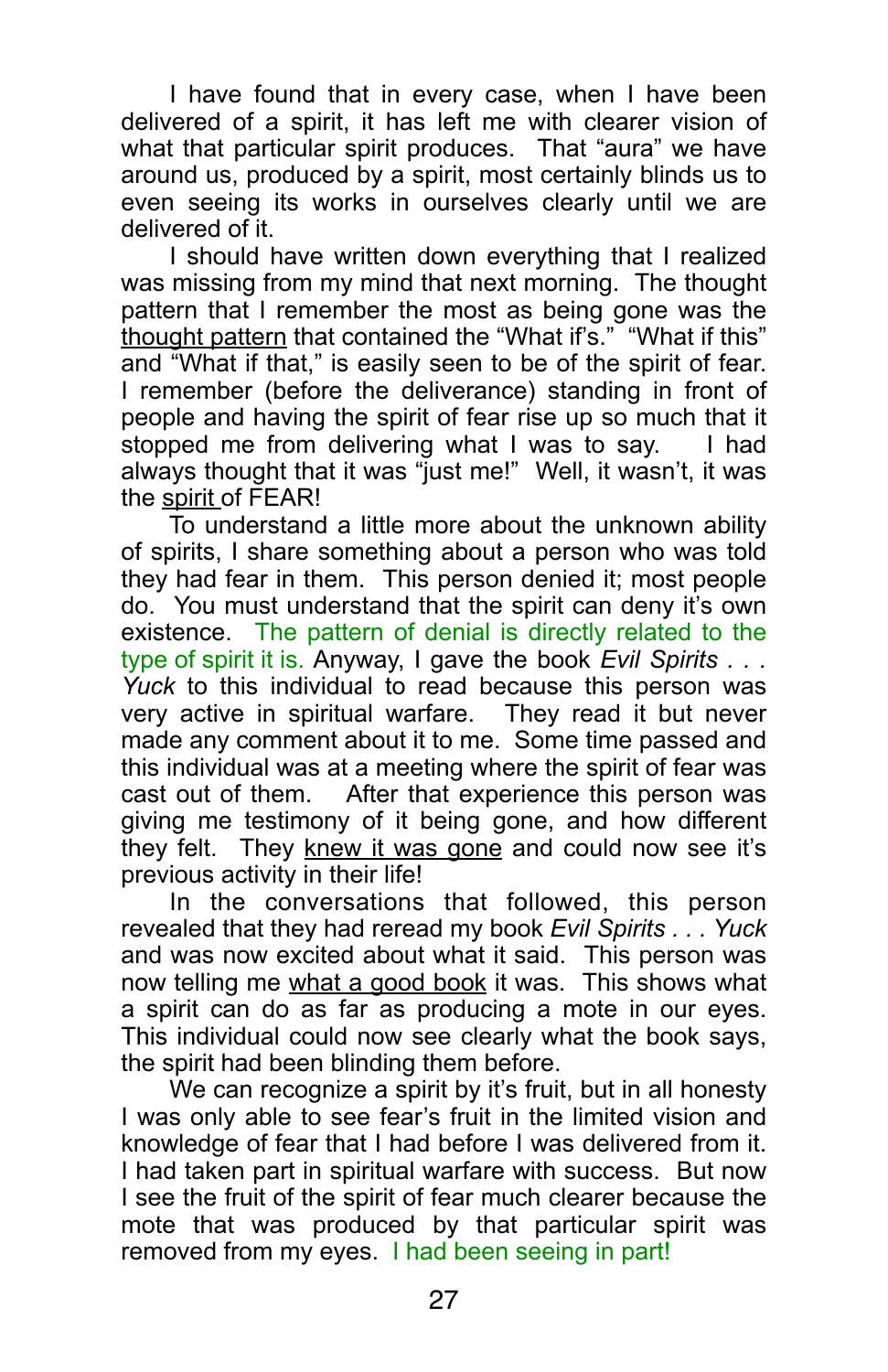I have shared this experience with you in the hope it will help you to recognize the fact that in some cases it takes 'pressure' to remove a spirit. Perhaps you have picked up some other nuggets to add to your knowledge of spiritual warfare. The lack of knowledge and understanding was the reason group A didn't get the job done.

In closing, let me make it very clear, no fasting was involved in my deliverance. It was the Lord who delivered me from the spirit of fear through His Spirit, His Name, and some obedient people!

#### **Pain in Deliverance?**

#### **(Lack of Understanding can Abort Deliverance!)**

### **We shouldn't box things up! The Meat!**

 First of all let me say that I have had deliverance where there was no physical pain involved. But I have had people ask me about pain, depression, pressures, a heaviness, etc., manifesting during the process of deliverance. Yes, you can have these things and some of this pertains to the type of spirit you are dealing with and how deep it is imbedded. Since we have received how deep it is imbedded. numerous e-mails about this topic I'm going to share some general things I have already talked about on this site before I get into the real meat of what I need to say that I have found a lot of Christians don't understand.

 In the article where I shared about my deliverance from the spirit of fear I gave testimony of my having experienced tremendous pain. It was in my liver area and I have had a person tell me that a spirit can damage an organ and leave it in less than normal condition after it has left. I would say this is true but the Lord has never confirmed it to me personally. I also reported that I began bleeding from the mouth during that deliverance. Those with me commanded it to stop tearing me and I quit bleeding. So there are things we can do to help control these types of situations during a deliverance.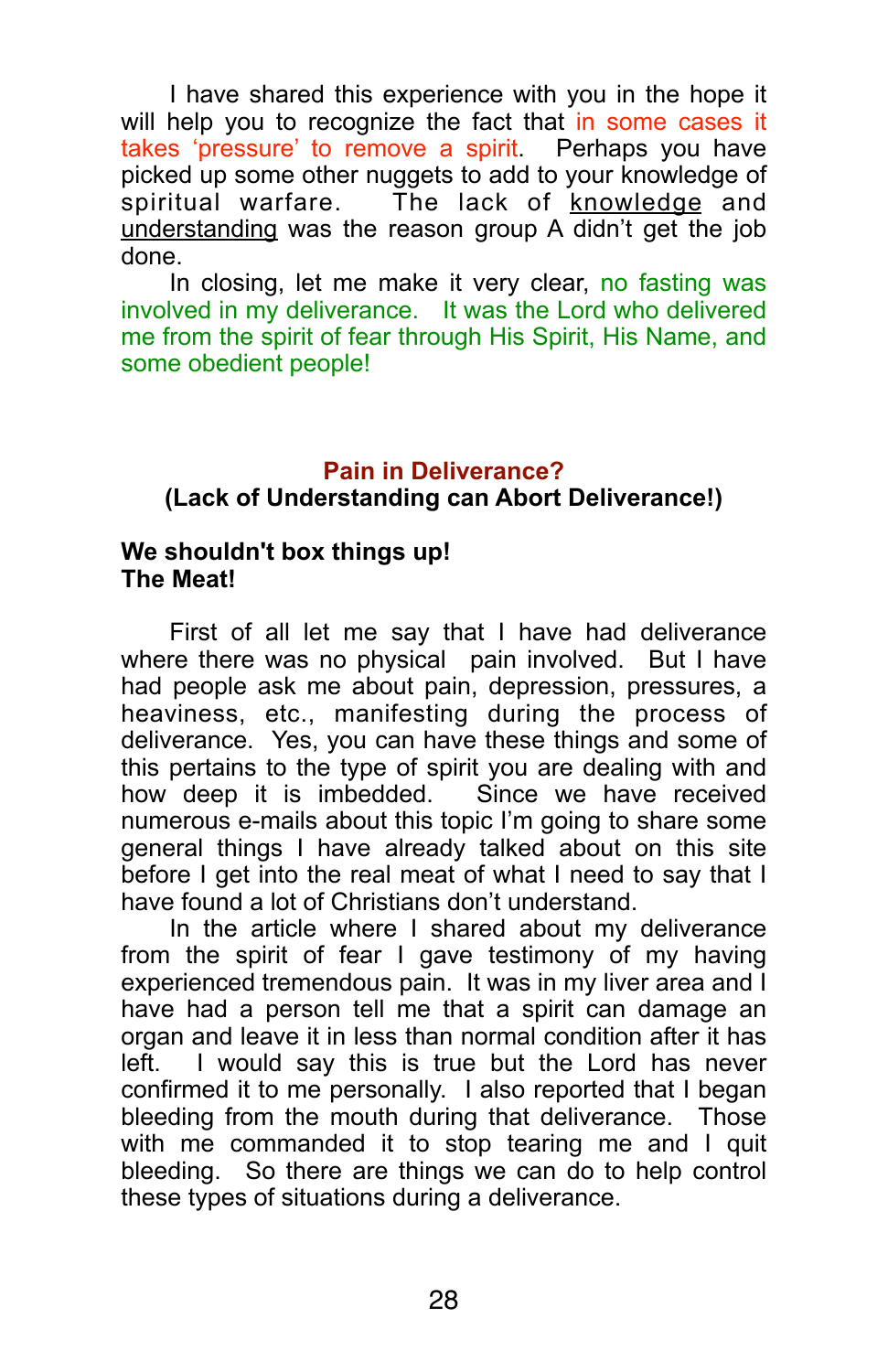## **We shouldn't box things up!**

 I think the best way to approach this subject is to say, "We can't just box things up and say this is the way it is." Yes, there can be pain, but there can be deliverance without pain and having a pain doesn't mean it is always from a spirit manifesting. I know a lady who had the spirit of whoredom and it took seven years for her to get completely delivered from it. She testifies of experiencing tremendous pain in her lower back from this spirit. Does this mean that it always takes seven years to be delivered from whoredom? The answer is no.

 Jesus is the deliverer and the important thing is to follow the Holy Spirit the best we can. In some cases the very spirit being delivered can interfere with that person's ability to follow the Holy Spirit. Sometimes Jesus uses people and sometimes He doesn't. I like it when He just does it. Because we cannot just box things up, we need to learn all the possibilities of what might be going on and be "aware." Lack of understanding concerning spirits and how they can operate can delay or abort a deliverance. Sad to say, but we here at Take His Heart can testify very clearly to this happening.

## **The Meat!**

I have noticed that Christians don't really realize how much intelligence spirits have and how much they can control their actions. We can see the intelligence of spirits in the following scripture.

## *Matthew : 8*

*28 And when he was come to the other side into the country of the Gergesenes, there met him two possessed with devils, coming out of the tombs, exceeding fierce, so that no man might pass by that way. 29 And, behold, they cried out, saying, What have we to do with thee, Jesus, thou Son of God? art thou come hither to torment us before the time? 30 And there was a good way off from them an herd of many swine feeding. 31 So the devils besought him, saying, If thou cast us out, suffer us to go away into the herd of swine. 32 And he said unto them, Go.*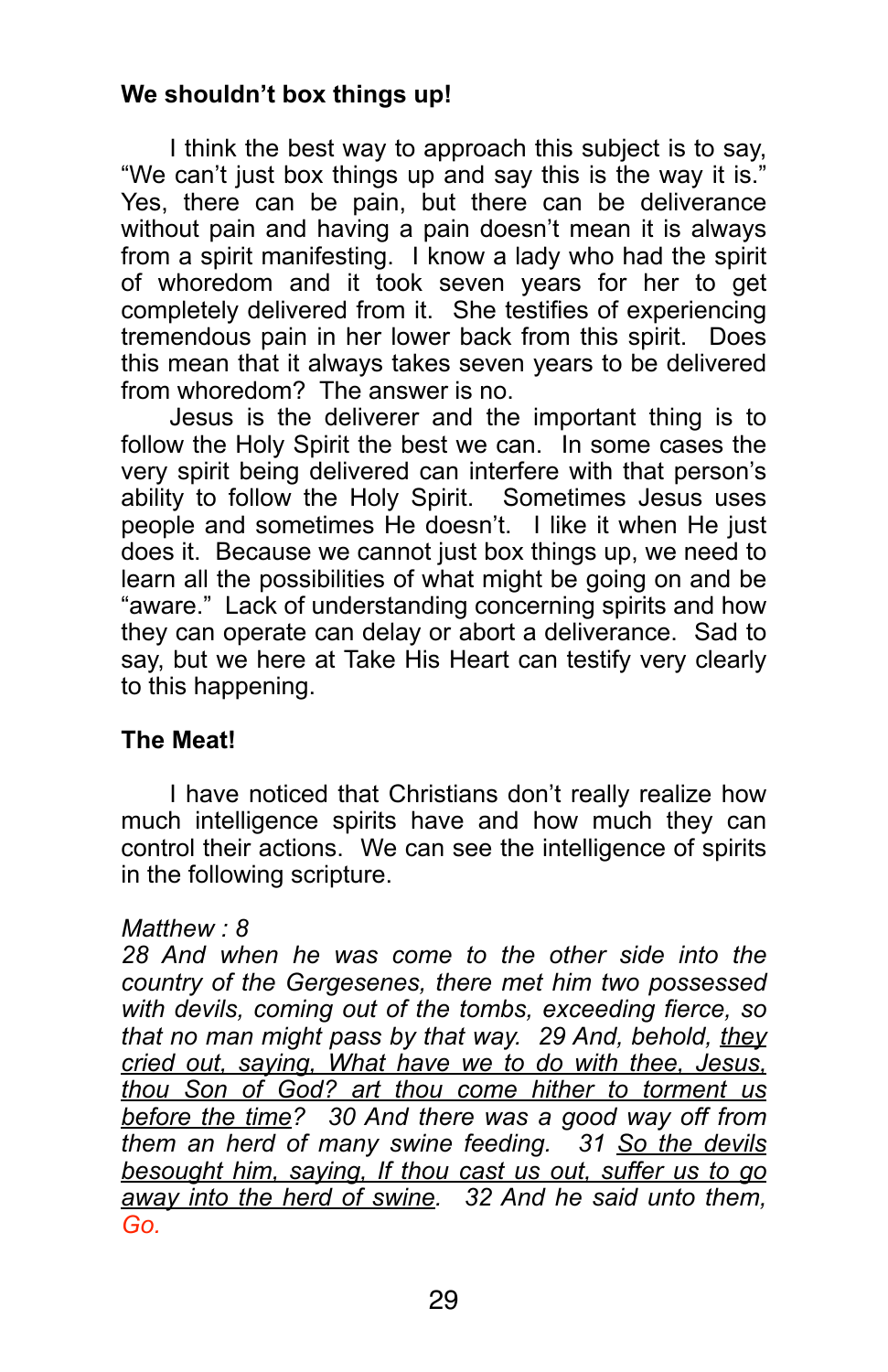These spirits knew who Jesus was, His power, and the Word of God. They were able to reason and **make decisions for themselves**! This scripture also reveals that they **have their own will**. I reported early in my writings concerning spirits that they can pull back and make a person think they are gone. For them to be able to do this indicates that they have intelligence and a will. Satan is a deceiver and spirits can deceive. Whether they learned this from Satan or not makes no difference. The spirit of fear can deceive you even though it is a spirit of fear. Spirits are against whatever God is doing first and other things second. They know the difference. Let me give you an example!

 I was with a man who has a religious spirit. He told me he was having nightmares, the tormenting kind, which verified there was a problem. I knew because of the type of spirit it was that I could not just hit him with, "You have a religious spirit." There are times one can do this with success but not when the religious spirit is functioning. Because of the torments in the night, I thought of a book that I knew could help him realize that he needed deliverance. Breaking the lie that a Christian cannot be controlled by a spirit can be hard. Anyway, I told him to get the book. Some time later I asked him if he had gotten the book. He told me " No" and began telling me what happened. He had gone to the book store and found the book but he didn't buy it. He said he became afraid to buy it, thinking, "What if I'm getting into something I shouldn't!" He said when he put the book back, peace came over him and he knew it was the "peace of God." He really felt that God had lead him to buy the book he bought.

 As I said, the spirit of fear can deceive and in this situation the spirit of fear rose up, at it's will, to try to keep this man from gaining knowledge that might lead to the spirit being expelled from this man. It planted fearful thoughts which was accepted by the man. At this point the man made a choice, based on the fear he was feeling, and those thoughts introduced to his mind at the right time by the spirit of fear. When that choice was made the spirit of fear withdrew, or quit manifesting, producing this false peace the man thinks was the peace of God.

 Any spirit can deceive in this way; not that they always do. As I said, they have intelligence and are able to deceive in many different ways. One time God gave me a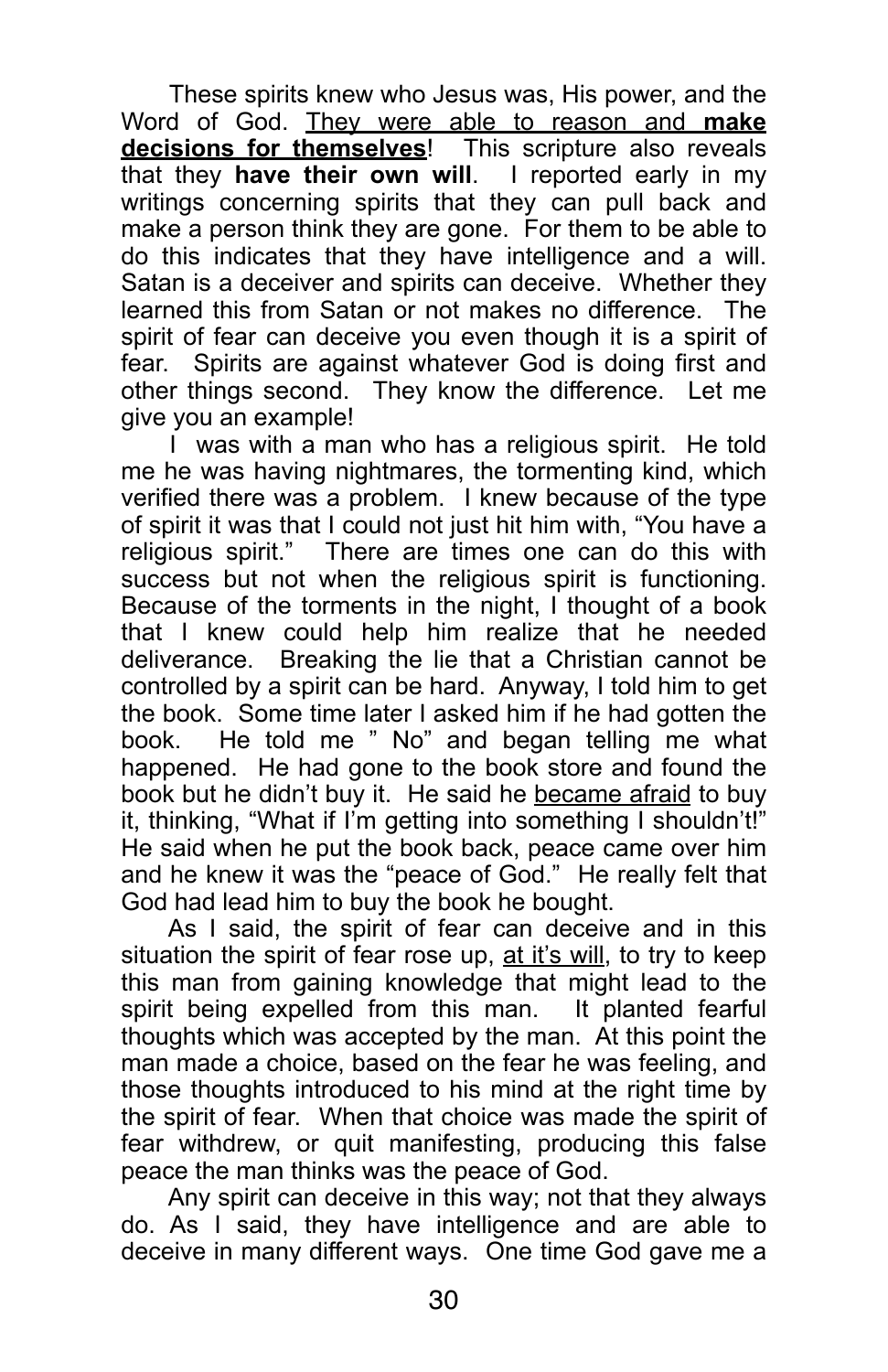scene in the night that revealed that spirits can think and are collecting data about our lives all the time. They know how a person thinks and, having intelligence, they act accordingly.

 Another thing I want to point out is revealed in my deliverance from fear. The spirit of fear had been cast out of me before, with no results. This last time the Holy Spirit directed a person to just say come out in the name of Jesus. Time went by until a particular prayer meeting in which I got very sick. The pain was enough that I had to make a conscious decision to stay the course. I was ready to go to the hospital; I was in pain, lying on the floor. Had I not "stayed the course" I would have gone to the hospital and the deliverance would have been stopped. A spirit will do anything to stop deliverance, including pain, thoughts that lead away from deliverance, and pulling back in order to deceive. Not that this is true all the time, but a spirit can manifest pain when it is in danger of being delivered anything to divert attention. Another thing about spirits is that they become agitated or aggravated and can manifest when they are in danger of deliverance or during the process of deliverance. My dad attended meetings here and one day he told me about becoming nauseated every time during the music. I told him he should have told us as he probably needed deliverance. I knew this because we had a word saying the music God established here would heal and deliver people. (We have had a few heal and deliver people. confirmations of this.) The point is that my dad could get up and walk out of it and not be nauseated any longer. This paints a picture that a spirit can become aggravated, produce pain or a sick feeling while in danger of deliverance, but when that danger is removed the symptoms fade away producing a false peace. Another thing about this incident is Dad thought there was something wrong with the music. Those thoughts were given to take him out of danger of being delivered. Spirits will do this with any thoughts acceptable to the person they are affecting.

 Now we must also understand that if a spirit is embedded deeply into our flesh, like the spirit of fear was in me, there will be pain when it is being dislodged or striped away. This can be over a period of time. It is wonderful when God has an intercessor and provides travail in a deliverance. That person can take on part of